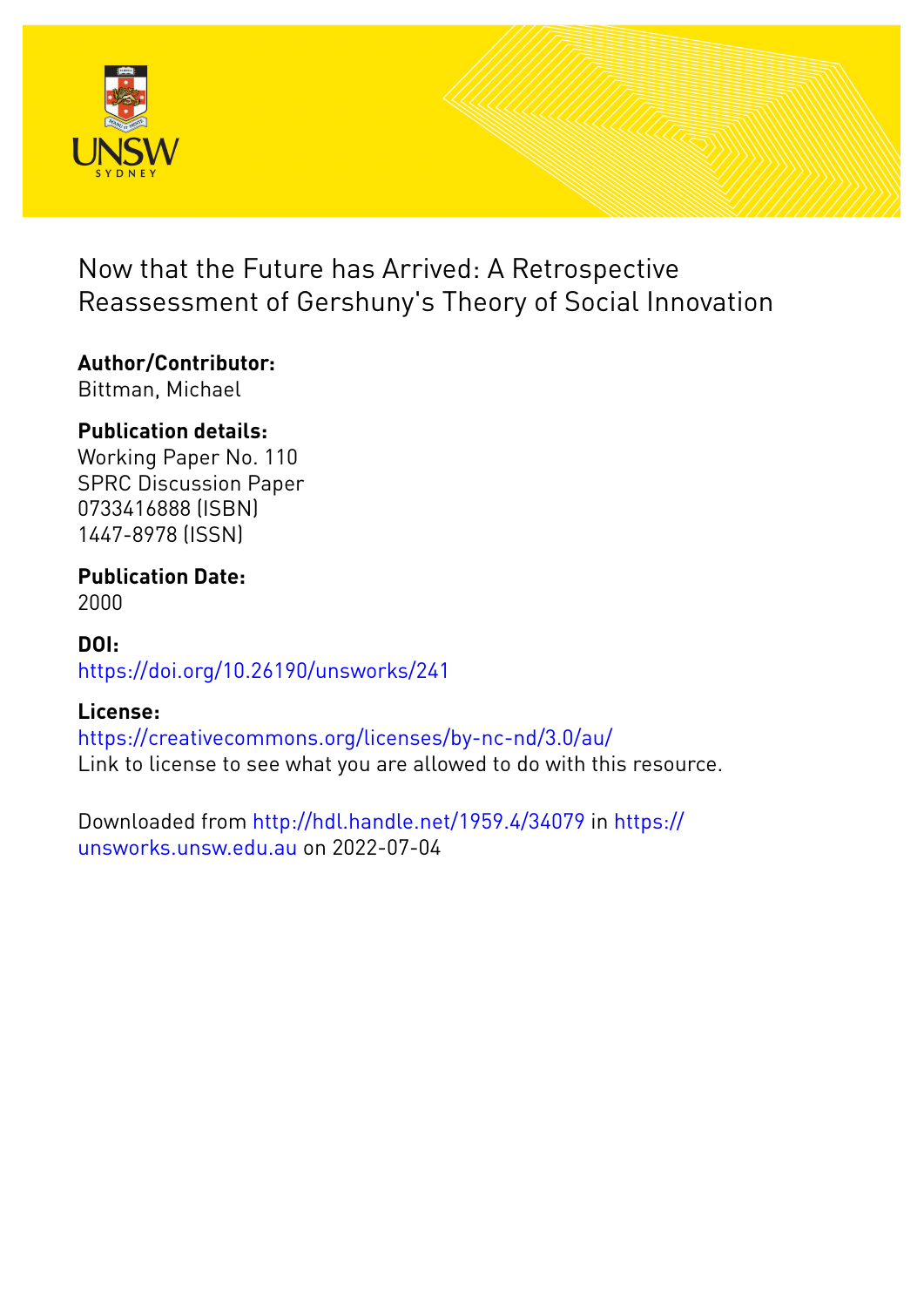

# **NOW THAT THE FUTURE HAS ARRIVED**

A RETROSPECTIVE REASSESSMENT OF GERSHUNY'S THEORY OF SOCIAL **INNOVATION** 

**by Michael Bittman**

**SPRC Discussion Paper No. 110** *December 2000*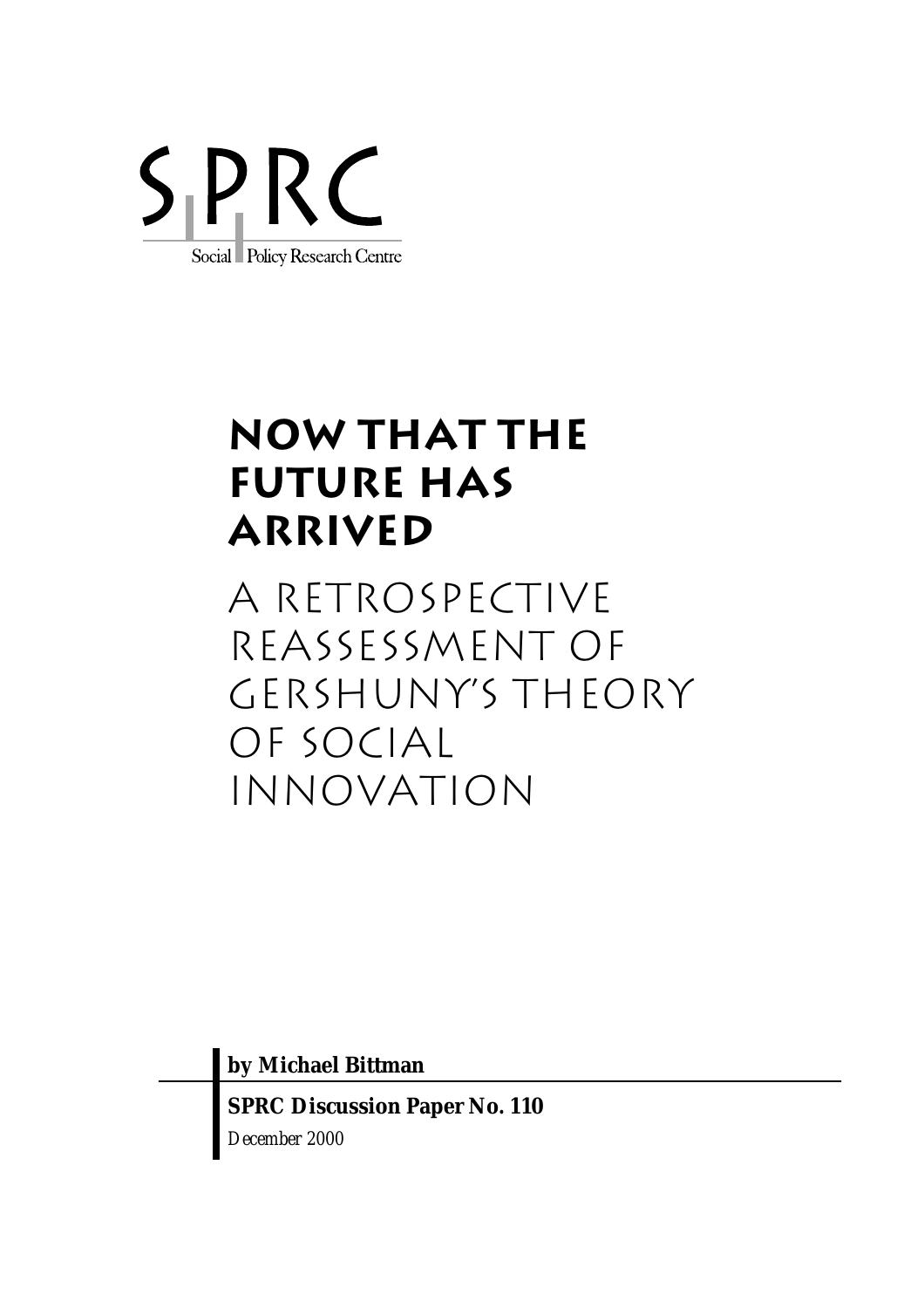Published by The Social Policy Research Centre University of New South Wales Sydney NSW 2052 Australia © SPRC 2000

All rights reserved. No part of this publication may be reproduced, stored in a retrieval system, or transmitted, in any form or by any means, without the prior permission from the SPRC.

For information about the Centre's publications, please contact:

The Publications Officer Social Policy Research Centre University of New South Wales Sydney, NSW, 2052, Australia. Phone: +61 (2) 9385 7800 Fax: +61 (2) 9385 7838 Email: sprcpub@unsw.edu.au Website: www.sprc.unsw.edu.au

Social Policy Research Centre Discussion Papers are a means of publishing selected research papers on the Centre's work, or work commissioned by the Centre, for discussion and comment in the research community and/or welfare sector before more formal publication.

The series is indebted to Diana Encel for her continuing editorial contribution.

As with all of the Centre's publications, the views expressed in this discussion paper do not reflect any official position on the part of the Centre.

Tony Eardley Editor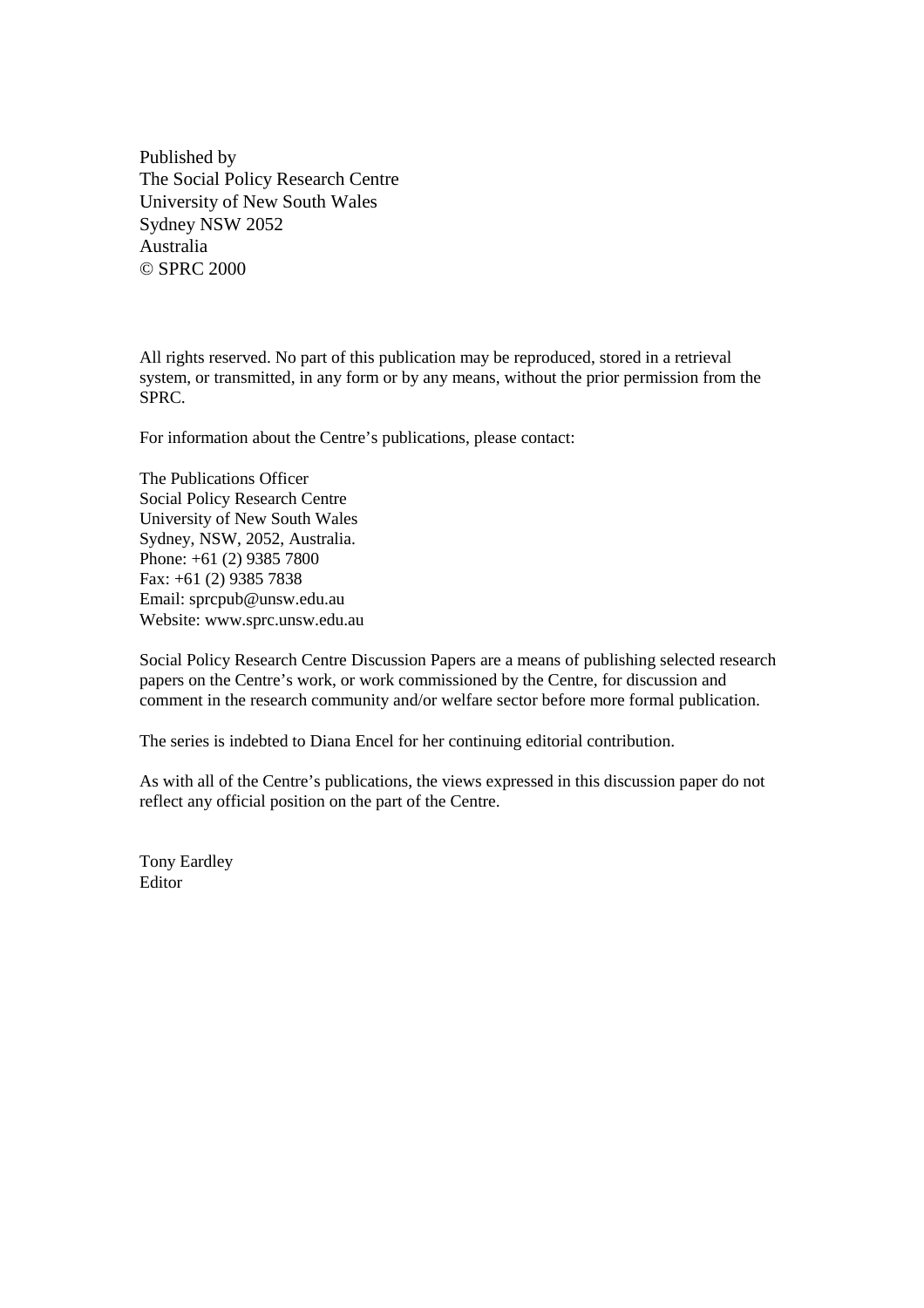

# **NOW THAT THE FUTURE HAS ARRIVED**

A RETROSPECTIVE REASSESSMENT OF GERSHUNY'S THEORY OF SOCIAL **INNOVATION** 

MICHAEL BITTMAN

ISSN 1037 2741 ISBN 0 7334 1688 8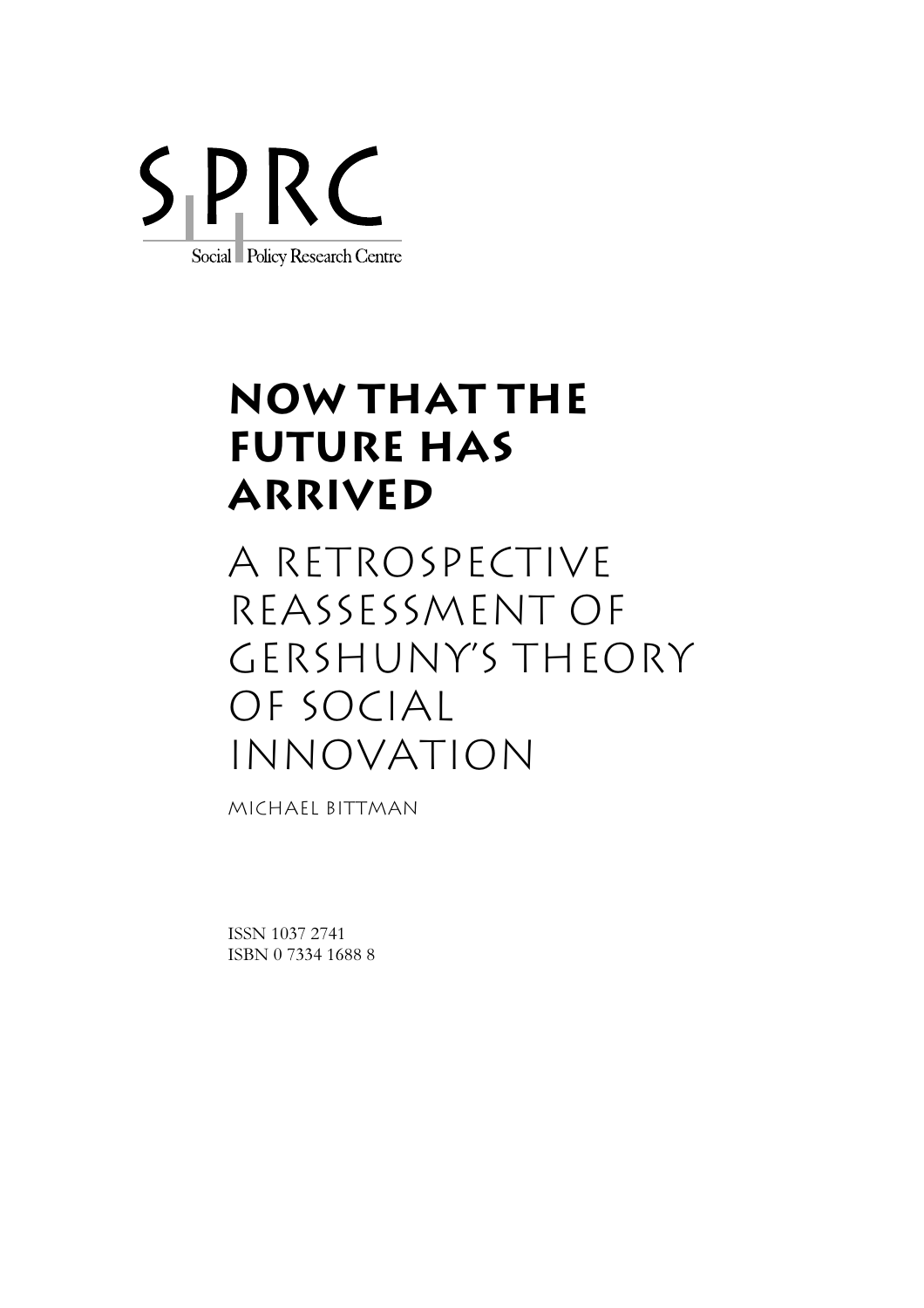#### **Abstract**

At the beginning of the 1980s Jonathan Gershuny developed a bold framework for thinking about what kinds of social organisation might come 'after industrial society'. The development of the theory of 'social innovation' coincided with Gershuny's deepening interest in the information provided by time-diaries. At the centre of the theory of social innovation is the relationship between market and non-market provision of services. Gershuny argued that, over time, the relative market prices of durable goods and final services produces a tendency toward 'self-service', where households eschew the purchase of increasingly expensive final services and substitute them with home produced services. On this basis, Gershuny predicted the decline of time devoted to market work, a tendency he calls the 'diminishing marginal utility of income' and an increase in the time spent at home in self-servicing (non-market production) and in leisure consumption. Time spent in non-market production would be in turn diminished by the increasing productivity of domestic technology and the increased sexual equality in the domestic division of labour, producing a society of greater leisure. The beginning of a new century provides a suitable opportunity to reflect on whether the information from the growing body of time use data collected since the publication *Social Innovation and the Division of Labour* supports the central tenets of Gershuny's thesis. This paper argues that Gershuny's predictions have gone awry because they overlooked two key factors – his failure to consider the effect of labour demand on the distribution of hours of paid work and his neglect of bargaining over the domestic division of labour.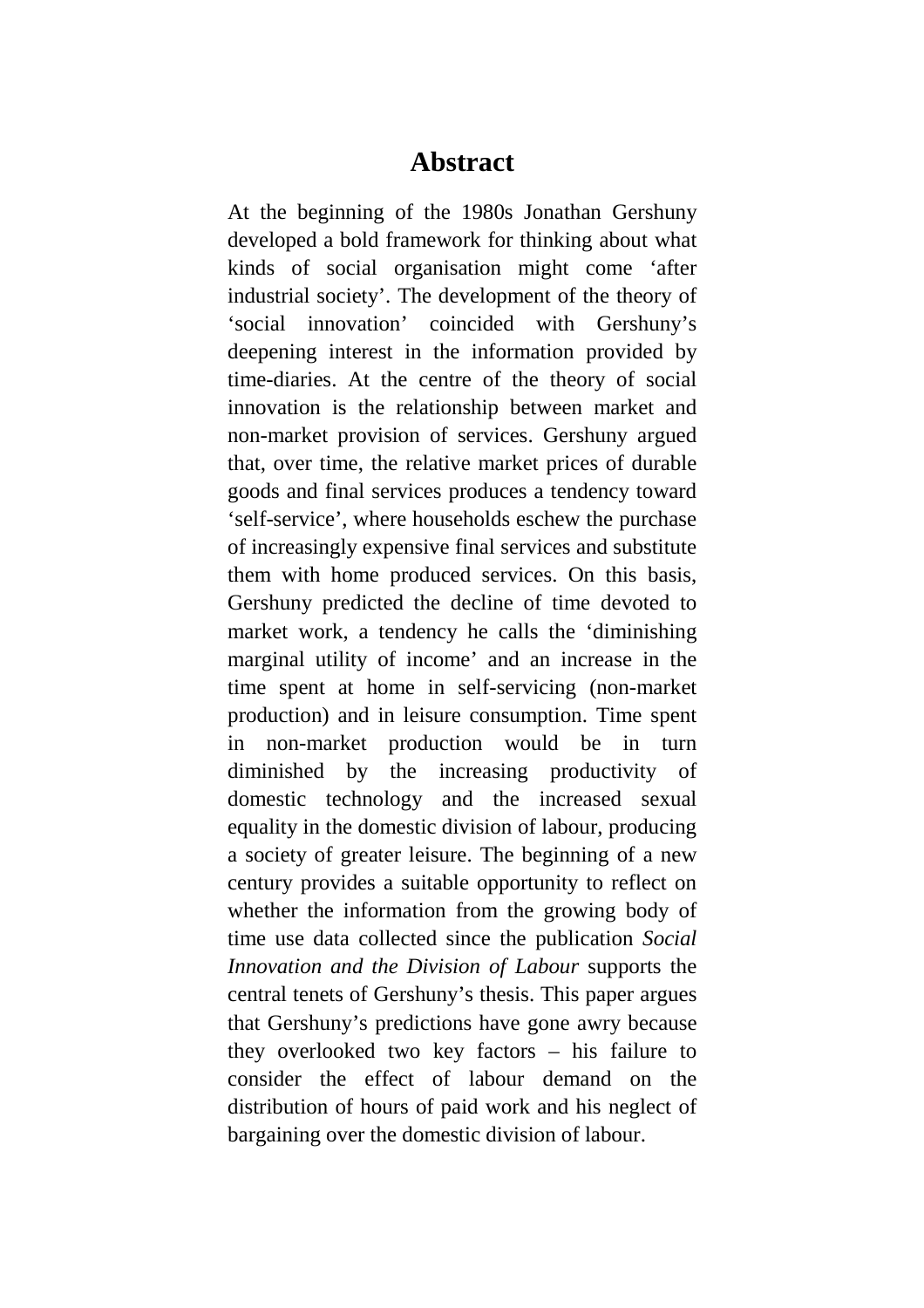## **1 Introduction**

Since the middle of this century any reference to the year 2000 has been used as another way of talking about the future. It was the American Academy of Arts and Sciences' Commission on the Year 2000 that launched Daniel Bell's (1968) discussion of 'post-industrial' society'. At the Hudson Institute, the futurologists Herman Kahn and Anthony Wiener simply called their major work *The Year 2000.* Adding 2000 to the end of any title became an indication of forecast. A search of my university's library catalogue uncovered works entitled *Housing 2000*, *Water 2000*, *Coal 2000, Traffic 2000*, *Office Automation 2000* and one unhappily titled work on the *Soviet Union 2000*. Now the talismanic year 2000 has arrived. An obvious, almost irresistible question that arises is how accurately have these forecasts made some decades ago predicted what actually happens today. By comparing the predictions of decades past with the findings of the present, it is possible to enhance our understanding of the dynamics of social change and refine our theories.

## **2 Gershuny's Theory: A Concrete Prediction About Future Trends in Time Use**

Alone among those interested in anticipating the kind of social organisation that might come 'after industrial society', Jonathan Gershuny both drew upon the evidence provided by time-diaries and made predictions about the future use of time (Gershuny, 1983, 1985; Gershuny, Godwin and Jones, 1994). The most compact statement of Gershuny's theories can still be found in his *Social Innovation and the Division of Labour,* published in 1983.

At the centre of his theory of social innovation is the relationship between market and non-market provision of services. Gershuny argues that, over time, the relative market prices of durable goods and final services produces a tendency toward 'self-service', where households eschew the purchase of increasingly expensive market services and substitute them with home-produced services. On this basis Gershuny predicts the decline of time devoted to market work, a tendency he calls the 'diminishing marginal utility of income' and an increase in the time spent at home in non-market production and in leisure consumption. Fortunately,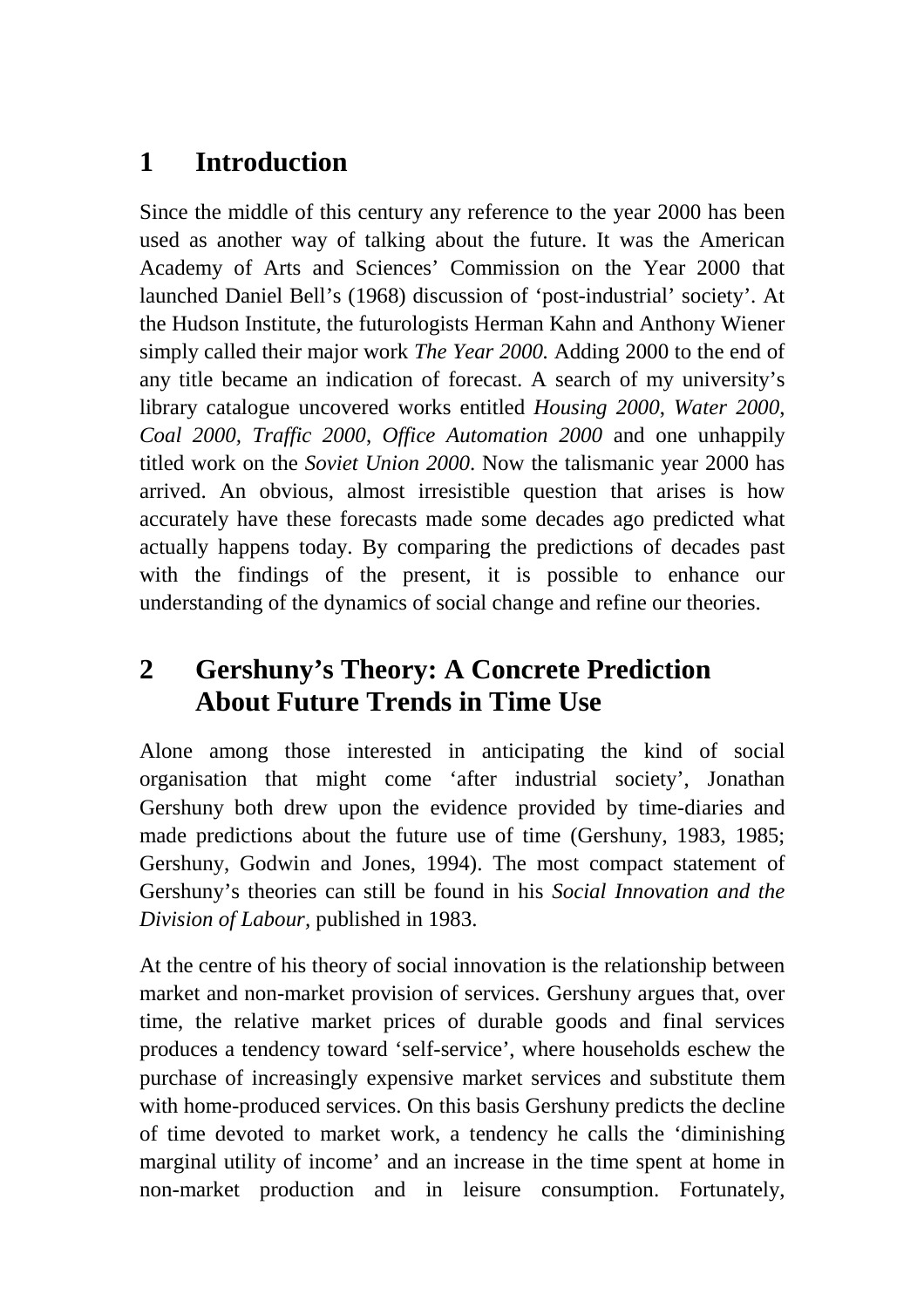according to Gershuny, the increasing productivity of domestic appliances and a more equitable division of domestic labour is constantly reducing time spent in non-market production. The net result is a society of greater leisure.

## **3 A Decline in Time Devoted to Market Work?**

Let us begin with the prediction of a decline in time devoted to market work. On average, individuals do devote less time to paid work in the 1990s. However, this change is a compound of different process that can be analytically separated.

First, while it once made sense for statistics on market work to cover the age range 15 to 65 years, most commentators (including Gershuny) feel that a narrower range is more appropriate today because working life has typically become shorter. It has shrunk at both ends of the life course. There is a marked trend for young people to spend more years in formal education and enter the paid workforce at a later age (i.e. in their midtwenties). Fewer older people, especially older men, wait until age 65 before retiring. Gershuny offers no explicit reasons for the changes<sup>1</sup> in the length of working life and typically restricts his analysis to the age range 20 to 59 years, the age range common to all the datasets in the Multinational Time Use Archive. The implication is that Gershuny must believe that his theory applies to people of prime working age, among whom there is a decline independent of any changes in working life.

Secondly, Gershuny's theory, with its trade-off between time spent in market work and time spent in home production, is mostly directed at labour supply. However, time spent in paid work can also be affected by the demand for labour. This is plain when you think about the effects of

<sup>1</sup> Labour economics suggests that the hours of paid work an individual supplies to the market can be explained as the outcome of two countervailing tendencies. The first tendency flows from relative prices and the second tendency results from income effects. Mostly Gershuny emphasises relative price effects, explaining the decline in (paid) working time as a trade-off against greater home production time. However, early retirement might be explained as the outcome of an income effect; the individual may have accumulated enough savings (paid off a housing mortgage, built up their superannuation entitlements) and no longer need paid employment.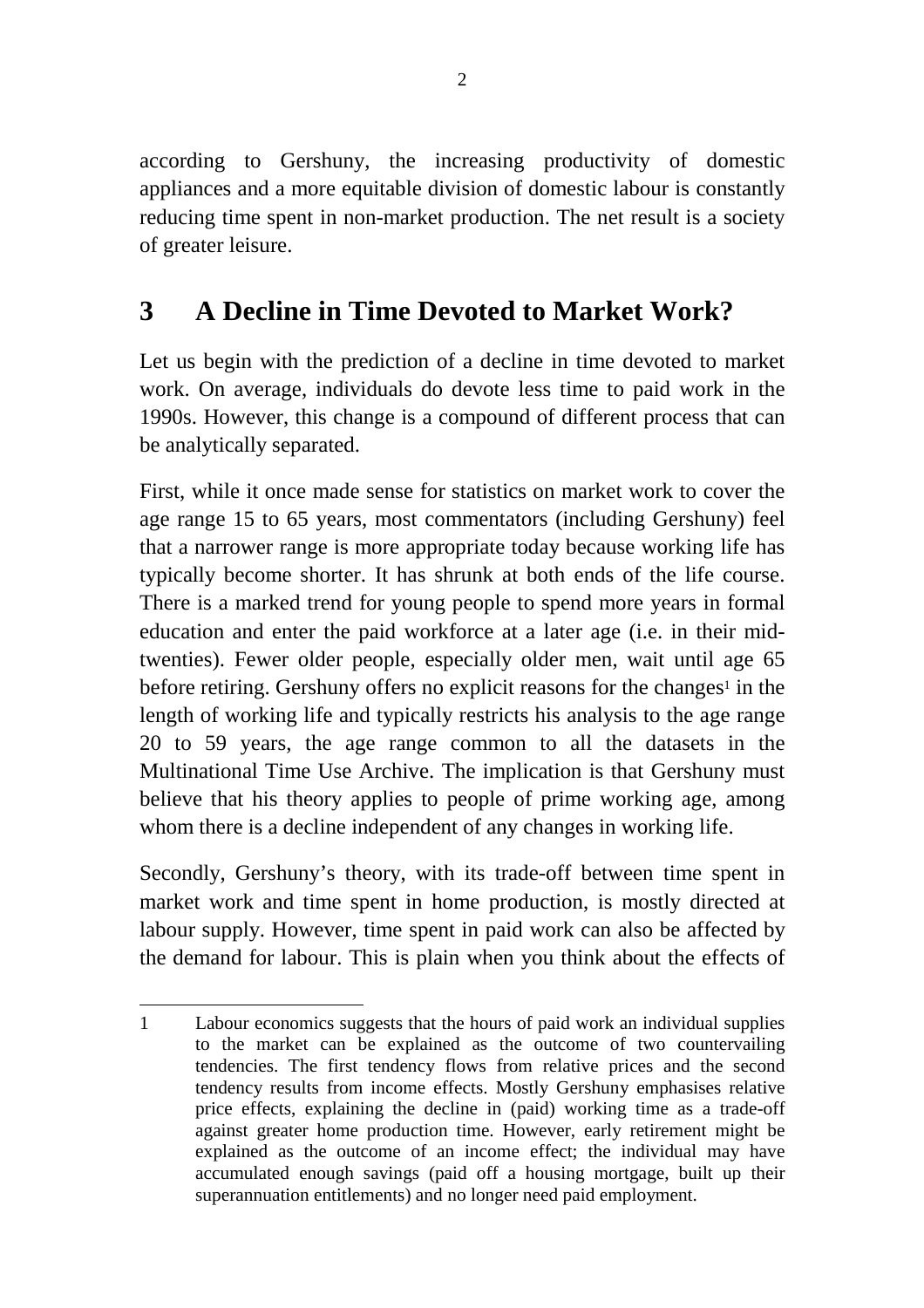the business cycle. During recessions, the average time spent in paid work diminishes because fewer people manage to find paid work. The difficulty is that the period for which time use evidence is readily available, 1965 to 1999, coincides with the end of full employment in most of the industrialised world. Clearly it would be a mistake to attribute a decline in time devoted to paid work to changes in the relative attractiveness (price) of market work, when it is simply due to the higher levels of unemployment. At a minimum it is useful to control for unemployment.

Thirdly, while Gershuny often writes as though households make labour supply decisions (Gershuny, Bittman and Brice, 1997), most of his data relates to individuals. While recognising that households have some structured organisation, namely a domestic division of labour based on gender, Gershuny tends to assume what Lundberg and Pollak (1996a) have called a consensual or 'common preference' model. In other words, Gershuny assumes that individuals in households cooperate to maximise their collective household utility. The defining characteristic of a common preference model is that the optimal solution for the household is also the best solution for any one individual, so that an increase in household utility is an increase is the individual's utility. Using this logic it follows that if women increase their weekly hours of paid work it is because this is the best way of maximising household utility.

The alternative is to use the framework of bargaining (Lundberg and Pollak, 1996b). A bargaining framework assumes that within a household, what is optimal for one individual is not automatically optimal for the other individuals in the household. Under the presumption of bargaining, women's increased weekly hours of paid work is explained by reference to their own utility, for example, they may be seeking greater independence through possessing their own income. The common preference framework also has implications for consumption and intrahousehold distribution. The consensual framework presumes household members pool their income and distribute it optimally. The bargaining framework presumes that consumption and distribution are the outcome of a negotiation between household members on the basis of their relative power. According to some versions of bargaining theory, power in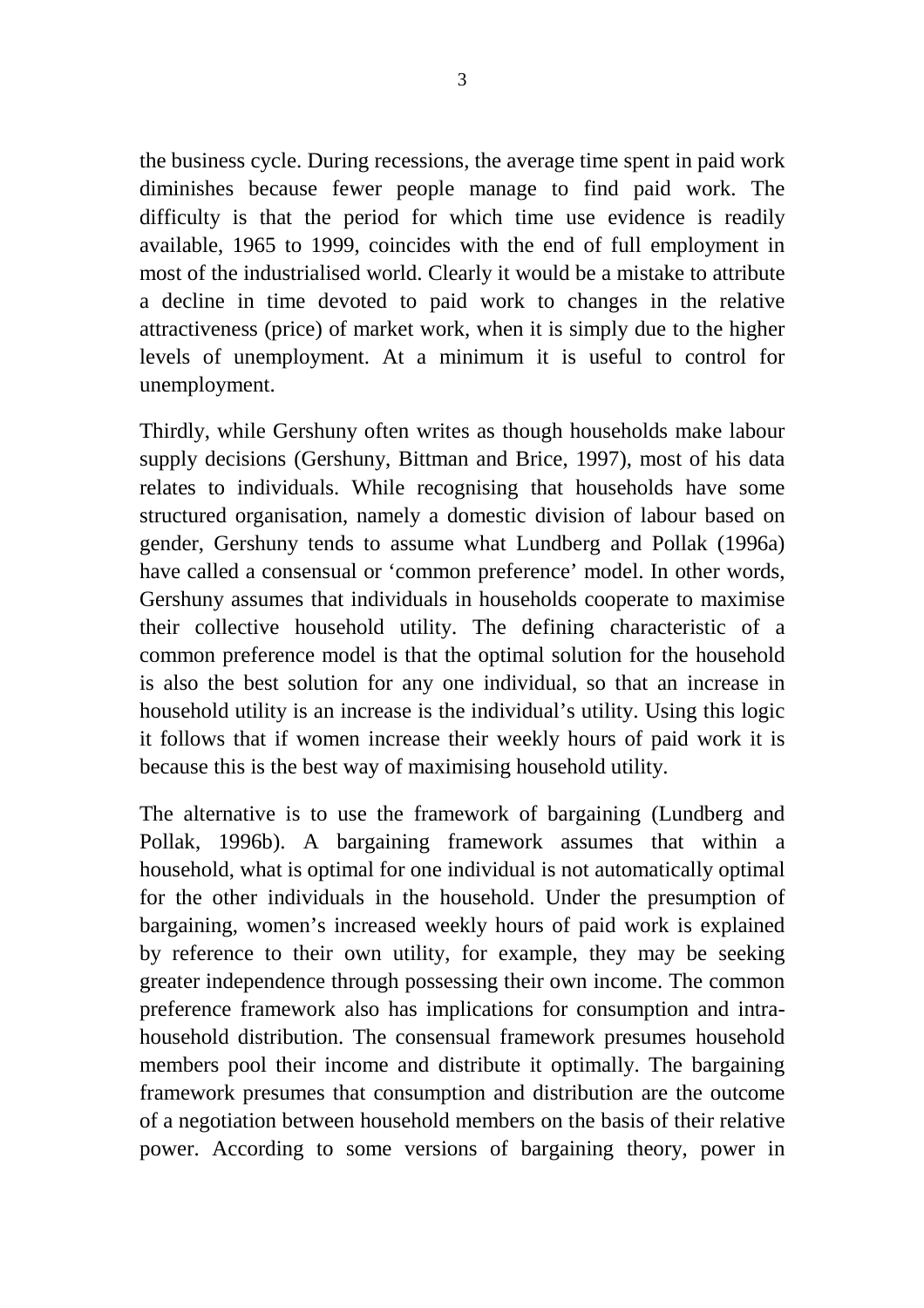marriage-like relationships depends on each partner's 'threat points' - the point at which that person's benefits would be greater if they separated.

This choice of framework matters because when the trends in time spent in paid work are decomposed by gender, it becomes obvious that the aggregate decline results from a sharp decline in men's hours, which mask a similarly steep increase in women's hours.

Time-diary estimates of the working hours of metropolitan primeworking-aged Australians can be assembled for most of the last quarter of this century, using information drawn from the analysis of four separate time use surveys, conducted in 1974, 1987, 1992 and 1997. $^2$  These data show the length of the working day down to the nearest five minutes.

Average time spent in paid work3 per capita provides a snapshot of societal trends in the distribution of paid work over the last quarter of a century. During this historical period, the per capita hours of paid work contributed by every prime-working-aged member of Australian society has remained stable at just under four hours per day (about 27 hours per week). However, this unchanging per capita average masks a dramatic sexual redistribution of paid work. The hours that prime-aged women contribute to the labour market have significantly increased and the contribution of prime-aged men has significantly declined.

|         |      | 1974  |      | 1987  |      | 1992  | 1997 |       |
|---------|------|-------|------|-------|------|-------|------|-------|
|         | Mean | Std   | Mean | Std   | Mean | Std   | Mean | Std   |
|         |      | error |      | error |      | error |      | error |
| Men     | 6.45 | 0.28  | 5.21 | 0.15  | 5.12 | 0.09  | 5.16 | 0.09  |
| Women   | 1.75 | 0.21  | 2.39 | 0.12  | 2.56 | 0.07  | 2.70 | 0.07  |
| Persons | 3.89 | 0.22  | 3.81 | 0.10  | 3.83 | 0.06  | 3.91 | 0.06  |

**Table 1: Mean Length of the Working Day Among Metropolitan Prime Aged Employed Persons by Sex**

2 The 1974 survey was conducted by the Cities Commission, and 1987, 1992 and 1997 surveys were conducted by the Australian Bureau of Statistics (ABS). The material presented here is based on the author's analysis of Confidential Unit Record Files supplied by the ABS under its agreement with the Australian Vice Chancellor's Committee.

3 To ensure the greatest comparability, this analysis employs the narrowest definition of paid work, excluding travel to and from work, breaks at work and job search activities.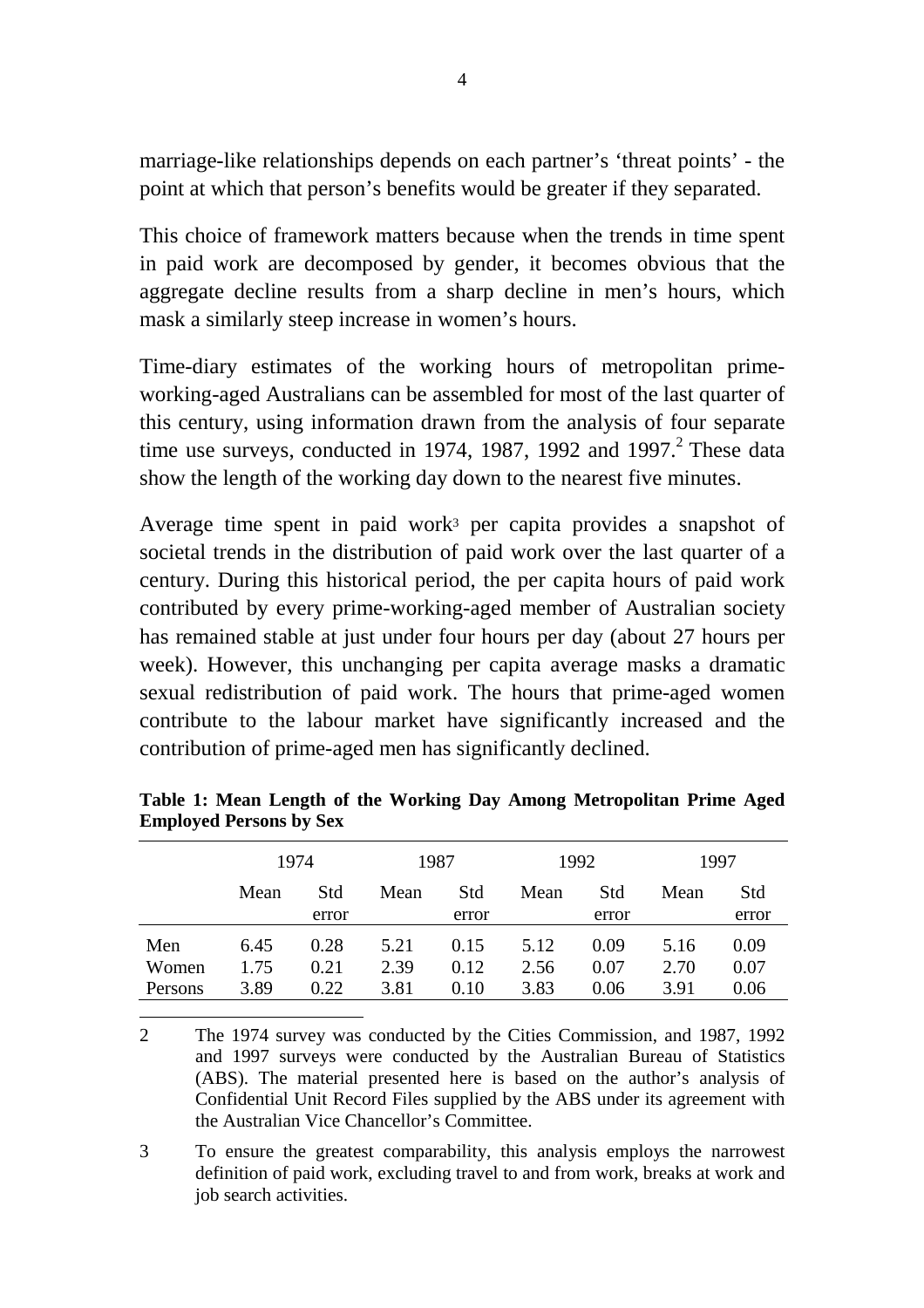When controls for changes to working life (by concentrating on primeaged workers) and for changes to the gender composition of the workforce are introduced, the decline in the average time spent in paid work disappears.

Moreover, stability in average hours of market work can be associated with significant distributional changes. In the absence of a self-evident trend toward longer average hours of work, debate has shifted to issues connected with the polarisation of working hours. Polarisation of working hours implies very long hours, or overwork, for some and few or no hours for others.

In 1974, the proportion of metropolitan prime-aged men who were in employment approached 100 per cent. By 1997 the proportion of primeaged metropolitan men who were not employed increased to more than 13 per cent. Women's employment over this period grew steadily, by almost 19 percentage points, defying labour market cycles. The net result of these opposing trends for each sex is that there has been a small increase in the labour participation of metropolitan prime aged persons.

A study of the diaries of prime-aged metropolitan men shows that the length of their working days has become longer and less standard. Figure 1 shows the distribution of the working day of different lengths for this group of workers for three of the survey years. The increasing dispersion of working hours over this period is evident as a flattened peak and increased proportion in the tails of the distribution in the 1990s compared with earlier decades. There is also a discernible shift in each successive distribution towards the right hand side of the diagram, indicating a progressive tendency towards longer working days. In 1974, working hours are arranged relatively tightly around a peak in the range of seven to eight hours a day – more than 55 per cent of the observations fall within this narrow range, with a marked preponderance of working days being of less than eight hours duration. In 1997, by contrast, less than 40 per cent of working days were between seven and eight hours in length and there was a preponderance of working days of eight hours or more. In 1997, more than a third of the working days of this group lasted longer than nine hours, more than one in five male metropolitan prime-aged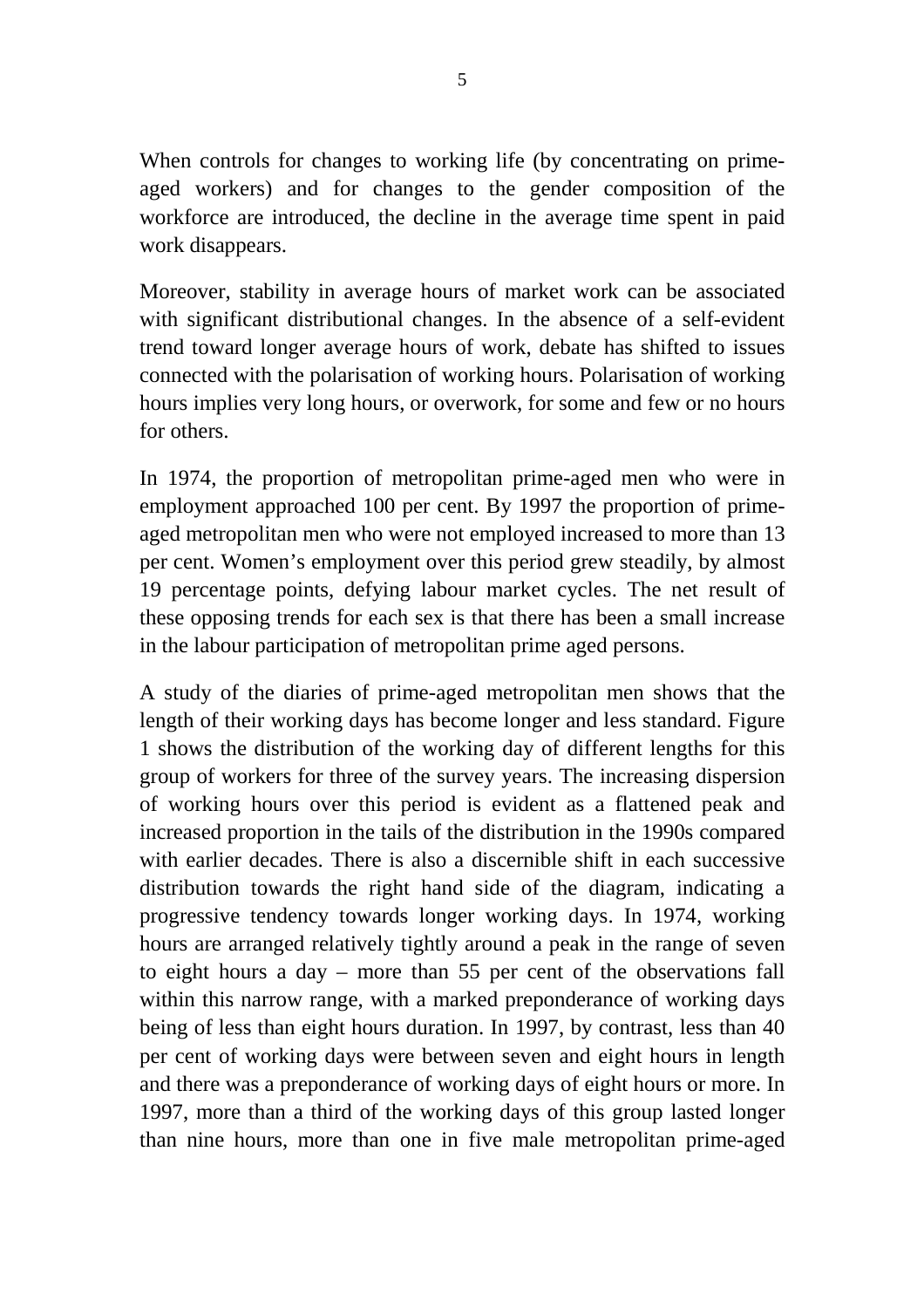

**Figure 1: Length of the (Paid) Working Day: Male Metropolitan Prime-Aged Workers**

workers worked more than ten hours a day, and one in eight worked longer than 11 hours a day. The proportions with such long working days in 1974 were markedly lower. For example, less than one in 18 primeaged male metropolitan workers worked more than 11 hours a day.

Growing proportions of men describe themselves as part-time workers. There have been some increases in the incidence of short working days (those less than four hours in duration) over the last 23 years, but a stable proportion (about a quarter) of male metropolitan prime-aged workers worked less than seven hours per day in each of the survey years. The story of changes in the length of the male working day is primarily a story about the changes in the length of the full-timer's working day.

The distribution of the length of the working day among female metropolitan prime-aged workers has also undergone important changes over the last quarter of a century (see Figure 2). However, the pattern of change for women is one of progressive movement away from a short working day (significantly involving hours of work resembling the hours of the school day) towards more 'standard' daily hours. In 1974 more than half of women workers worked less than six hours per day. By 1997 less than a third of women worked less than six hours a day and more than half worked more than the seven hours of the supposedly typical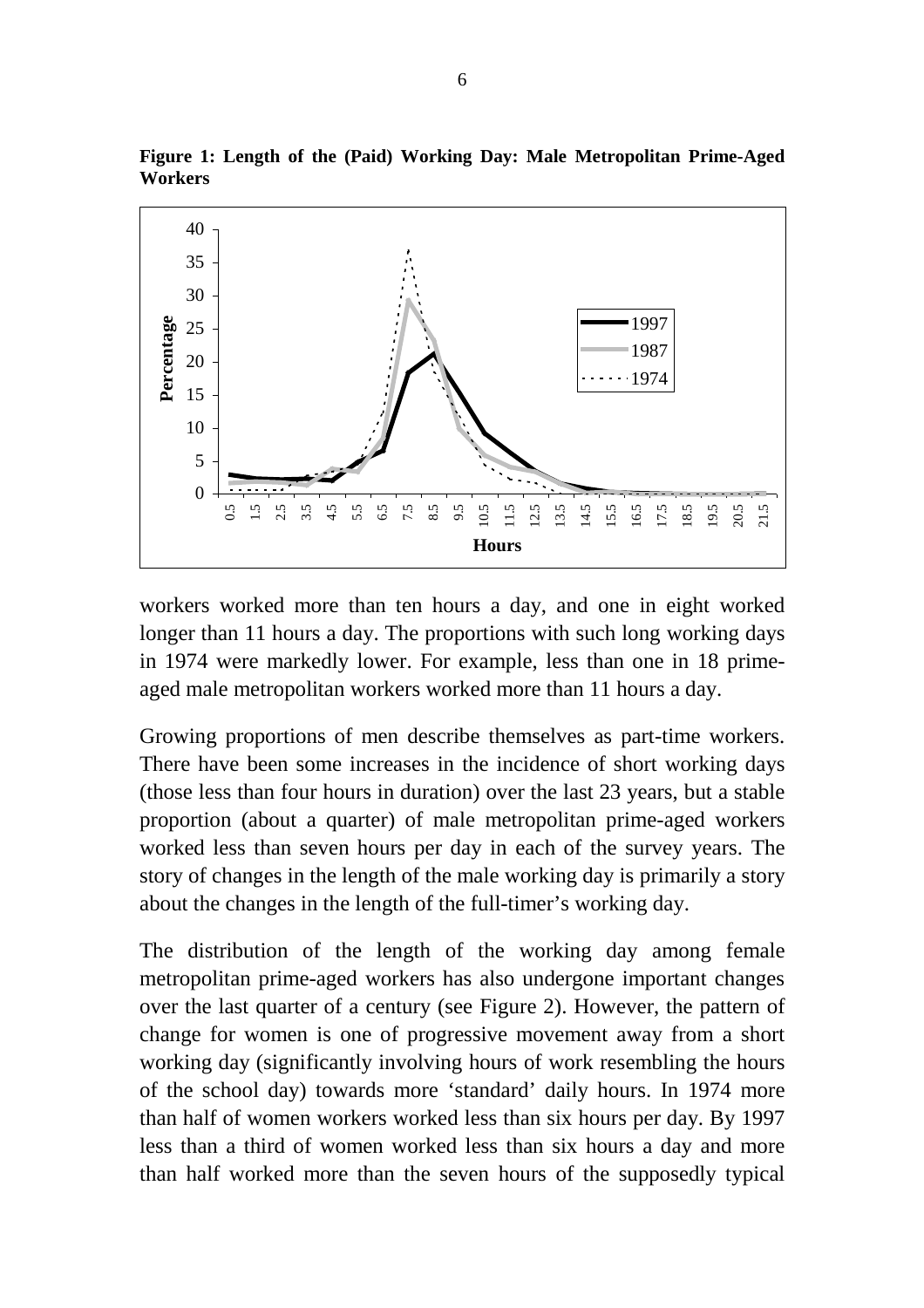

**Figure 2: Length of the (Paid) Working Day: Female Metropolitan Prime-Aged Workers**

working day (9 a.m. to 5 p.m., with a one hour break for lunch). Very long hours of daily work have been uncommon among women in the past but this situation is changing fairly quickly. In 1974, for example, not a single metropolitan prime-aged woman in the survey sample worked longer than nine hours a day, while in 1997 one-sixth of the women in this category had a working day of longer than nine hours. A striking finding is that the working days of women in this group, who describe themselves as working part time, are getting perceptively longer.

Since the 1970s, working life has become drastically shorter and gender differences in paid work are beginning to collapse. In addition, working times have become more dispersed, with higher rates of unemployment, fewer days of work, but longer working days. Standard working hours are now less typical for both men and women workers. Work at unsociable times of the day has also increased over the course of this period.

In summary, after disaggregating the overall trend in (paid) working hours, the prediction of the 'declining marginal utility of income' appears to be restricted principally to males over the age of 54 years. Empirically it has become manifest as a phenomenon which affects the span of working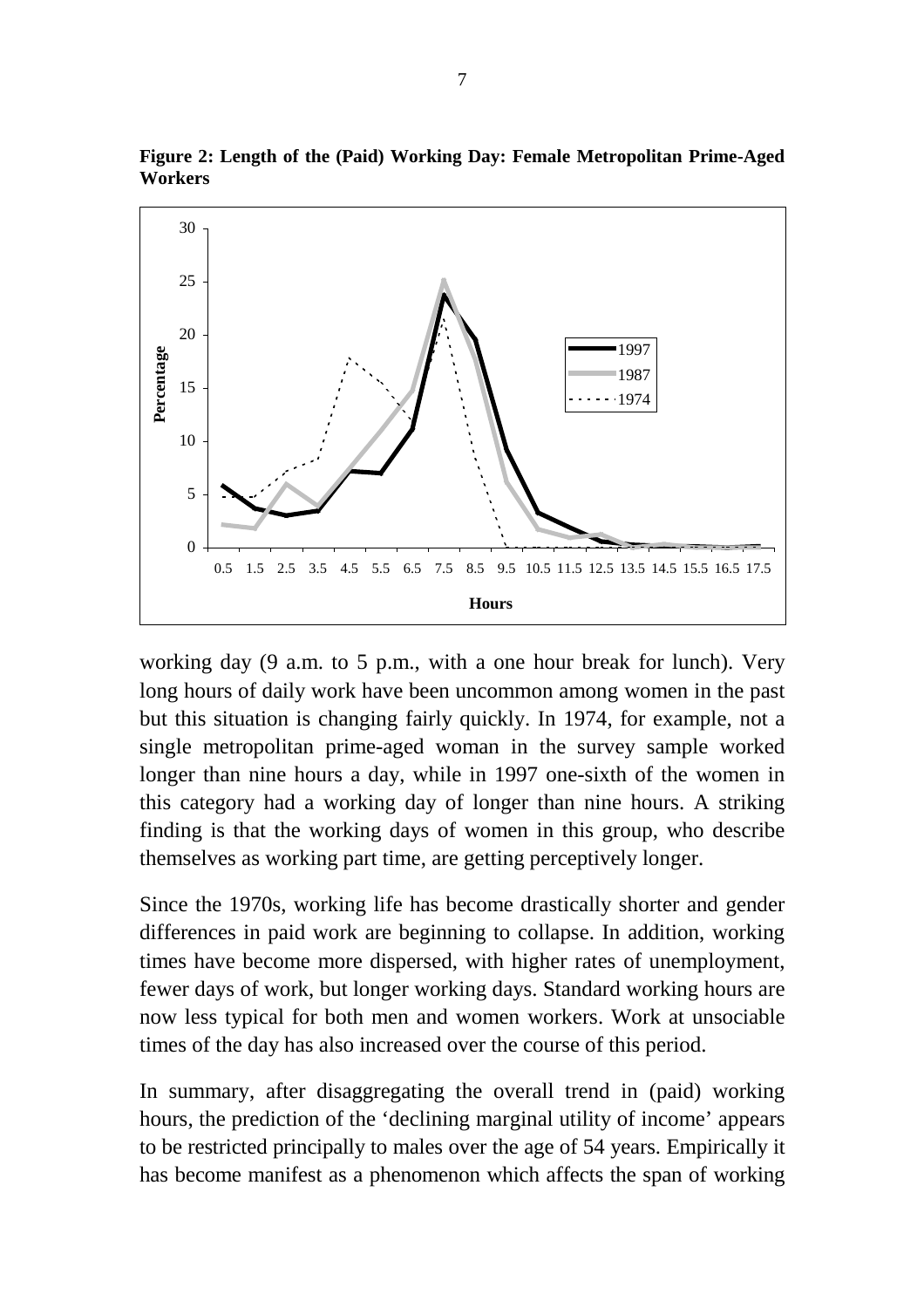life. So called 'early retirement' is not a trivial matter but a significant social change. The most benign interpretation of this trend is that workers, with their established preference for large blocks of free time, have chosen to devote more time to non-market production and leisure by shortening the span of their working life. Gershuny's theory, with some minor modifications to accommodate this preference for consolidated leisure time, could account for this outcome.

An alternative interpretation, however, is that the casualties of the process of economic restructuring have been concentrated among males in this age rage. Do these workers leave the paid workforce because they have achieved their financial goals by this age or because they have been made redundant? Is 'early retirement' a constrained choice disguised as an apparently free choice? Perhaps these mature male workers have responded to a conscious policy of inducing 'early retirement' as a method of 'downsizing' organisations. Or, in even more complex cases of disguised constraint, perhaps male mature-aged workers have exited from the labour market as a result of anticipating humiliating episodes of 'restructuring' ending in redundancy. The average age of workers made redundant, the high rate of unemployment among males of this age range and the large number of discouraged job seekers all suggest that workers *do not* freely choose to retire (Casey and Wood, 1994: 367; Australian Bureau of Statistics, 1999: 114-18).

Deciding between Gershuny's interpretation and its alternative involves determining whether males above the age of 55 are victims or beneficiaries of economic development. In other words did these workers jump, or were they pushed? Or did they jump before they were pushed?

The answer to this question determines the extent to which an explanation based on autonomous rational choice might be considered plausible. Otherwise this situation might be more properly treated as a case of labour market failure.

In any case, there does appear to be a distributional issue among men of prime working age. For this category of people, the last few decades of the twentieth century has brought both unemployment and social exclusion for some and a tendency for 'overwork' among others. All this raises the suspicion that the transition to new forms of economic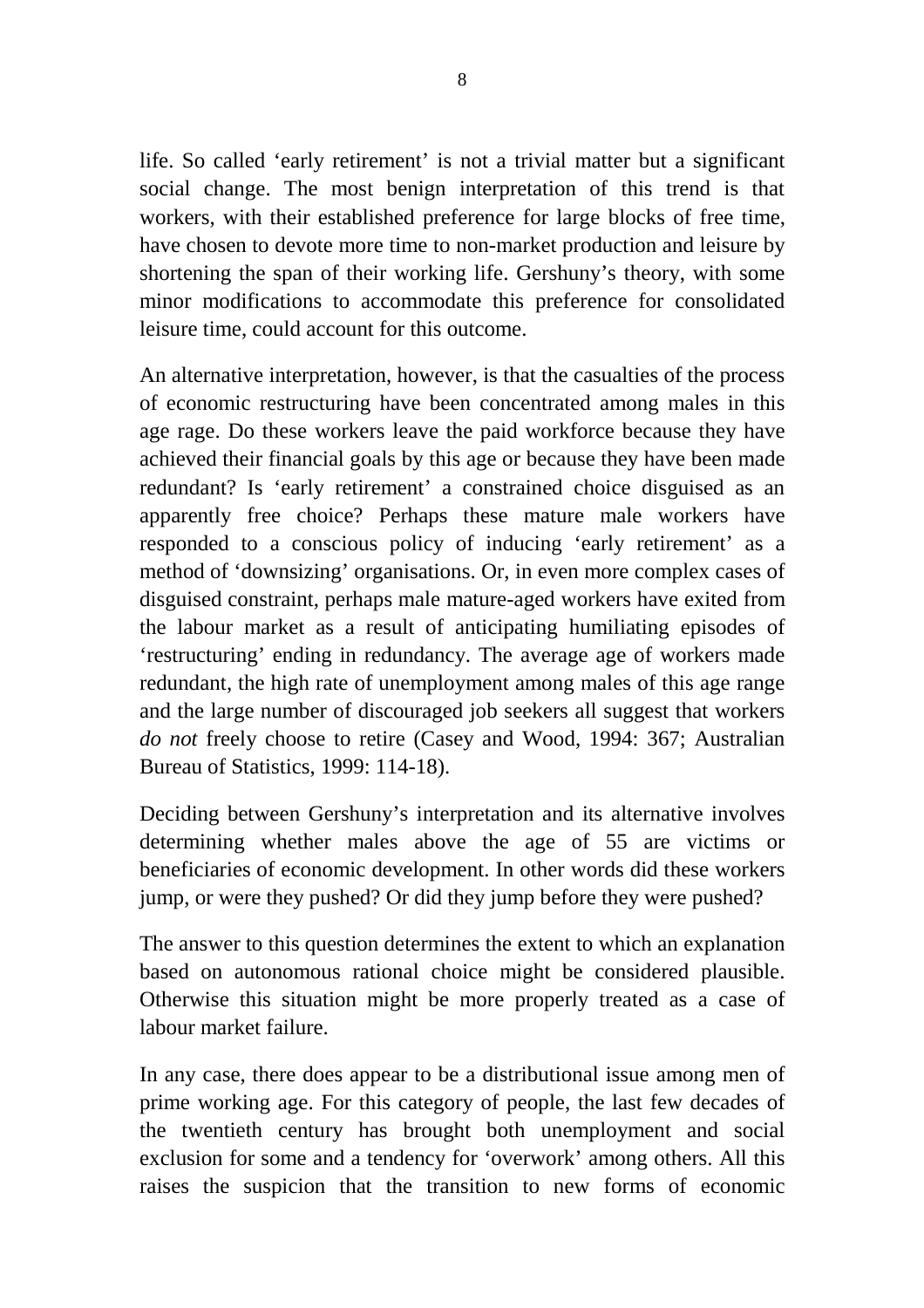provision has occurred in such a way as to increase the bargaining power of employers vis à vis the employed. This shift in bargaining power and the polarisation of (paid) working hours was not part of any of the forecasts made in the middle of the century.

However much or however little Gershuny's theory needs some modification to explain the decline in men's supply of hours of paid work, it is the significance of the opposite trend among women, who have been supplying more hours, that has particular significance for Gershuny's theories. The implications of this development is the subject of the next two sections.

## **4 Trends in the Domestic Division of Labour**

In attempting to understand the profound changes in domestic life over the last century, Gershuny has been working with a version of the symmetrical family thesis plus a belief in the increasing productivity of modern domestic technology. The symmetrical family (Young and Wilmott, 1973) is seen as a culmination of processes that began with the dissolution of the pre-industrial family. The pre-industrial family was the basic unit of production. Most individuals depended for their existence upon membership in a household that was broadly self-sustaining. Men were considered more important than women. The patriarch expected and received the submission of wife and children and, where they could be afforded, servants. The brutal exercise of this power was tempered by a common recognition of the economic value of wives and children (Shorter, 1977: 66, 74).

Gradually the factory replaced the cottage as the centre of industry and the family lost its productive function, or so the story goes. Men became breadwinners. This converted wives and children from economic assets (helpmeets) to economic dependants, and indeed from the husbands' point of view, into liabilities. As Young and Wilmott say: 'The husband could exercise his power more despotically even than in the past because, if they had children, the wife needed him more than he needed her. The marriage was asymmetrical' (1973: 75-6). Husbands enforced obedience through beatings and by control of the purse.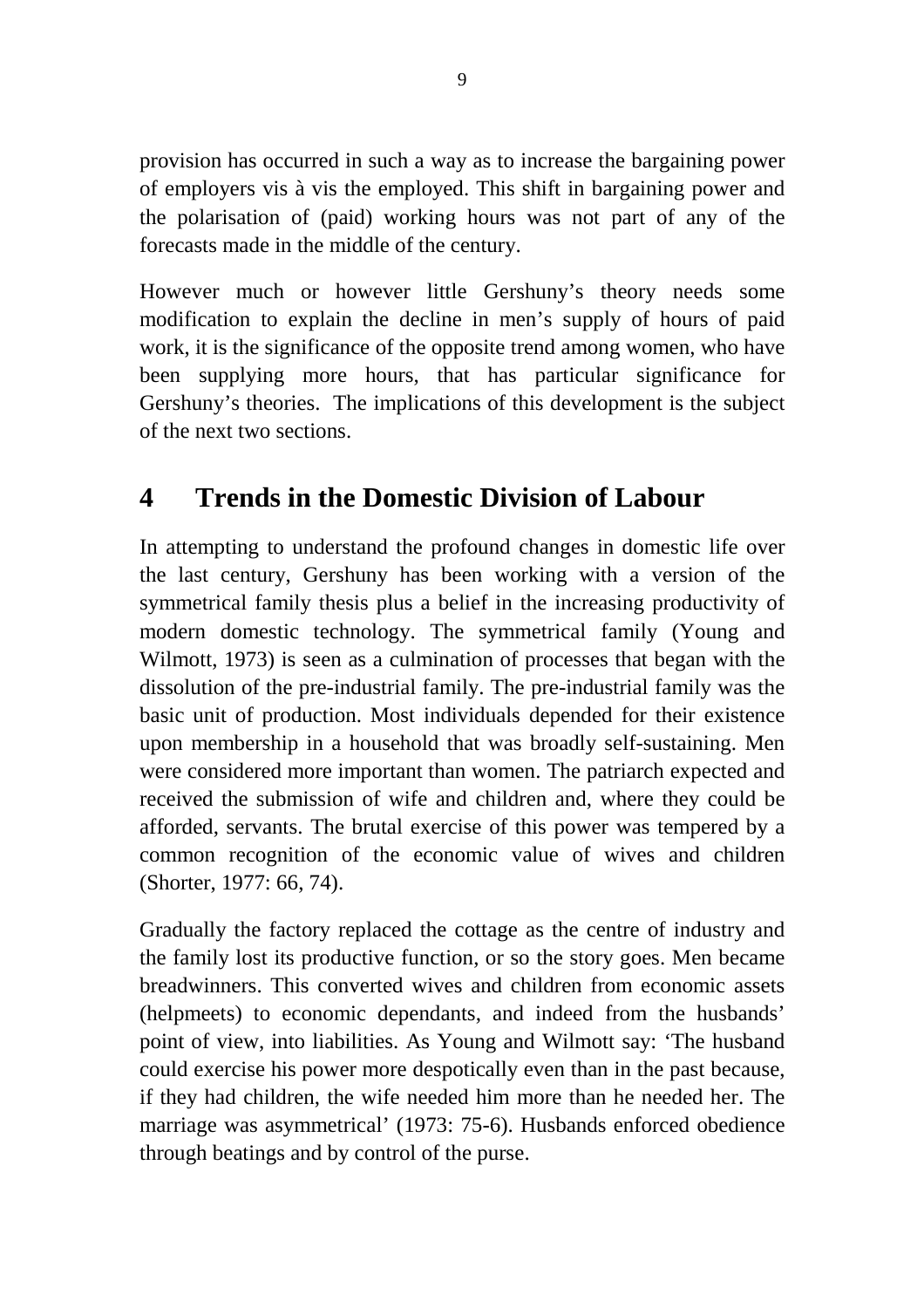The origins of the contemporary symmetrical family are said to lie in the middle-classes of the late nineteenth century. They were affluent enough for wives to be an ornament to a man's property as well as part of it. The comfortable private haven they established weakened what remained of dependence upon extended kin. 'The man's physical comfort, the general good order of the house and the sense of spiritual contentment gained from a consciousness of his own goodness depended upon the circumspection and the affection with which he treated his wife' (Young and Wilmott, 1973: 84). This provided fertile soil for the first feminist movement which began altering the legal status of women, making them persons in their own right and not purely the property of their husbands.

According to this view, once a man's wife had become his companion, and he began to centre leisure upon his home, then it became a natural extension that he should 'help' his wife with her tasks. Thus the rigid segregation of domestic roles began to be undermined. When wives are also employed, they shed their former dependence on their husbands. The norm of this new form of domestic organisation is equality:

> All major decisions should be made together, and even in minor household matters they should help one another as much as possible. This norm is carried out in practice. In their division of labour, many tasks were shared or inter-changeable. The husband often did the cooking and sometimes the washing and ironing. The wife did the gardening and often the household repairs as well. Much of their leisure time was spent together, and they shared similar interests in politics, music, literature, and in entertainment. (Bott, quoted in Young and Wilmott, 1973: 30)

The symmetrical family thesis appears to be a *good description of a change in culture* – a significant shift in marital norms – but a *poor description of change in domestic practices*. According to opinion polls, there has been a distinct change in men's and women's values concerning the sexual division of domestic labour. In Australia, as elsewhere in the English-speaking world, a large majority of both men and women believe that child care, housework and shopping should be shared equally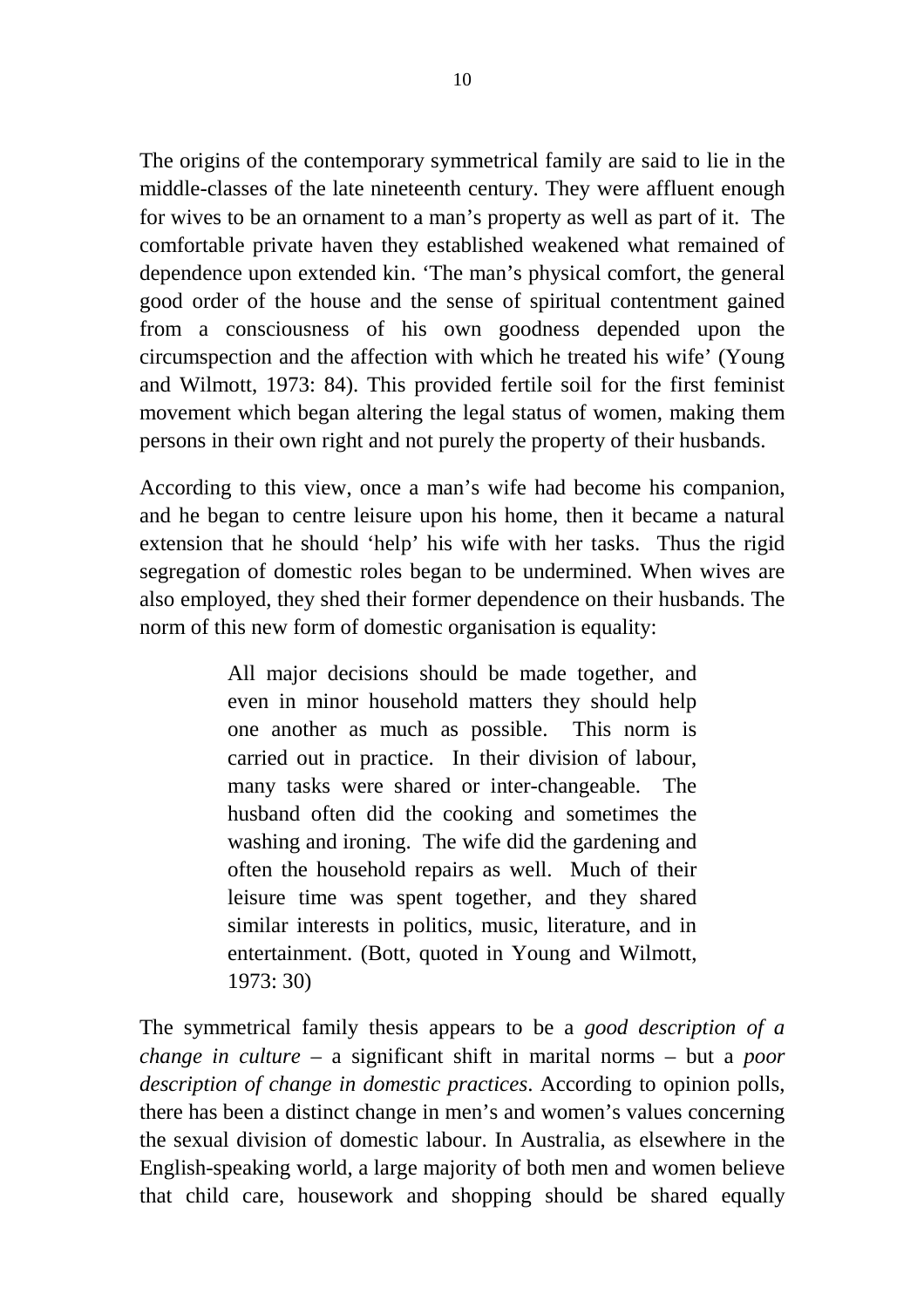between men and women (Bittman and Pixley, 1997: 147-9). Researchers in this field of study talk about the diffusion of 'egalitarian attitudes'. However, actual behaviour tells a different story. In Australia, over the last decade, women's average share of time spent in unpaid work was 66 per cent (Bittman and Pixley, 1997; Australian Bureau of Statistics, 1998: 19). The ratio is similarly unequal in all OECD countries for which there is information (Bittman, 1998).

A simple test of the rigidity of sex roles is the degree of segregation of domestic tasks. Segregation refers to the fact that a task is sex-stereotyped by being viewed as the exclusive responsibility of one sex, creating a division between 'women's work' and 'men's work'. In 1992, Australian men continued to specialise in mowing the lawn and polishing the car, while women still did an overwhelming proportion of laundry, physical care of children, cleaning and cooking. Perhaps more disappointingly, even when both partners are in full-time employment, that is, when the 'breadwinning' role is shared, the sex segregation in unpaid work tasks does not diminish, with both men and women conforming to stereotype (Bittman and Pixley, 1997: 113; Australian Bureau of Statistics, 1999: 119-21).

Summarising briefly the history of the sexual division of labour in Australia between 1974 and 1992, change has taken an unexpected form (Bittman, 1995). Although the gap between men's and women's average time spent in unpaid work has decreased, this has come about because of an *unexpected sharp reduction in women's hours of unpaid work* rather any large change in men's hours. The most dramatic change can be seen in the diminishing hours women spend in the kitchen, and in laundry, ironing and clothes care. Women have also increased their activity in home maintenance and car care, both classically masculine areas of responsibility. In other words women's hours of unpaid work have become more like men's hours. Let us call this the 'masculinisation of women's domestic labour'. While men have increased the hours they devote to child care their share of this responsibility has not grown because women's time spent in child care has increased at the same rate.

Why has change in the organisation of domestic work taken the form of the masculinisation of women's hours? After all, one might expect that since men are as equally committed as women to the new values of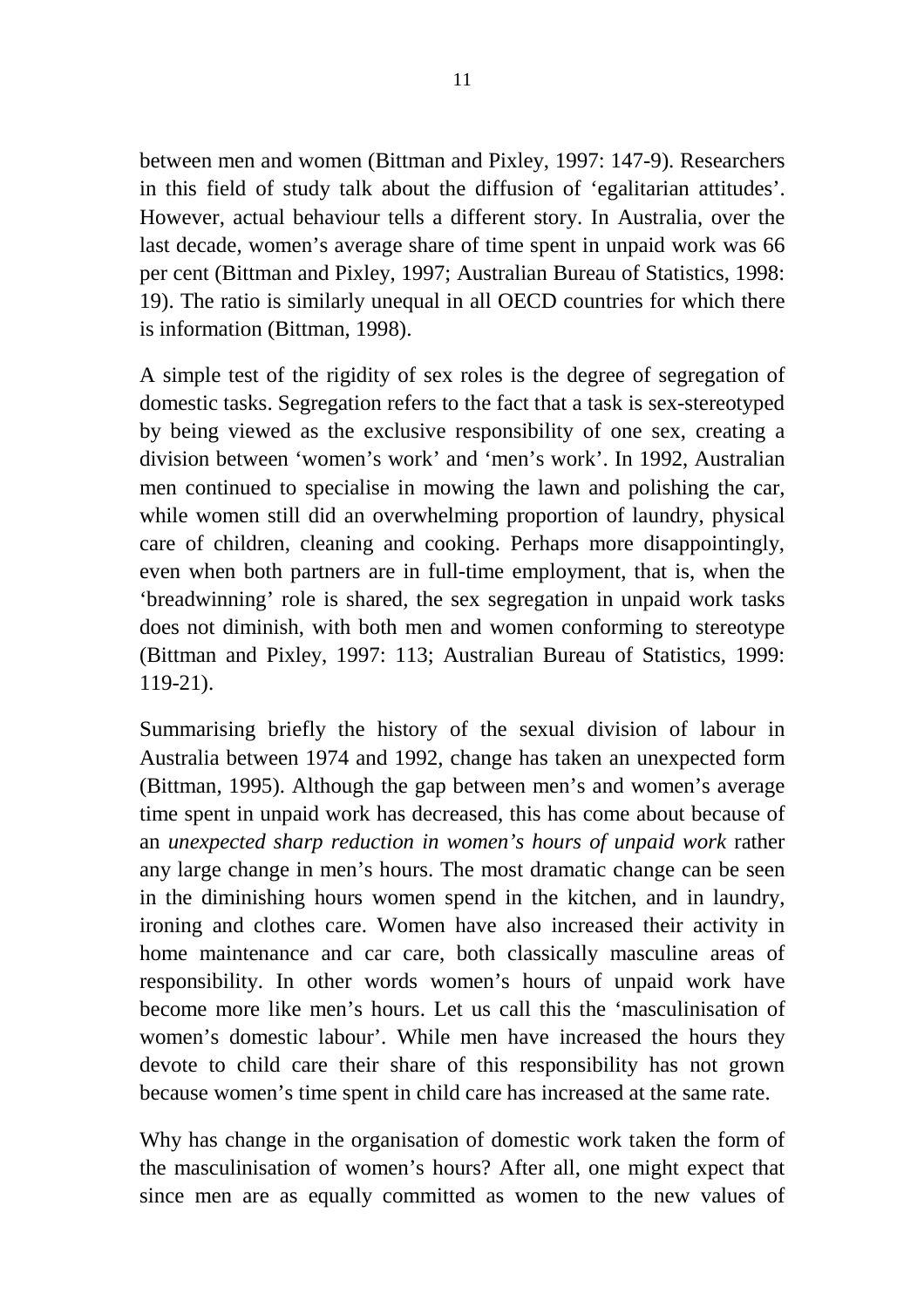domestic egalitarianism, these new attitudes would result in an increased participation in unpaid work by men. How can individuals reconcile a strong commitment to egalitarian sharing of housework with the actual inequality in the division of domestic tasks (i.e. a ratio of 2:1)? Researchers so far have proposed two solutions to this paradox: Gershuny's theory of 'lagged adaptation' and something that might be called 'pseudomutuality' (Bittman and Pixley, 1997; Hochschild, 1989).

Jonathan Gershuny and his co-workers (Gershuny, Godwin and Jones, 1994) propose the theory of lagged adaptation. It presupposes that men need more or better socialisation if they are to perform the more equitable roles of husband and father which have been newly demanded of them. Due to a traditional upbringing, the theory goes, men lack domestic competence and appropriate role models. Sooner or later, however, they will adjust. Adding a time delay for 'lagged adaptation' protects the theory of the symmetrical family from contradiction by current findings and postpones the evaluation of the theory until some time in the future.

However, an investigation of longitudinal data, together with cohort analysis of the Australian data, offers only relatively weak evidence of a process of lagged adaptation by men compared with the strong evidence of rapid adjustment by women (Gershuny, Bittman and Brice, 1997; Bittman and Matheson, 1996). There is some evidence for a very small short-term lagged adaptation (i.e. after five years men work out how to use the washing machine). But the sons of women influenced by second wave feminism are no more 'housework ready' than the generation before them. Tracking individuals over time confirms that women's adaptations are far greater than those of men, and that they are immediate. The changes in the pipeline appear, once again, to be chiefly in the behaviour of women, with only marginal changes being apparent in the behaviour of men from the current or future generations.

'Pseudomutuality' or 'faking it' is a miscarried solution to the problem of a disjunction between belief in equality and actual inequality. Relationships can be mutual or non-mutual. Pseudomutuality occurs when the recognition of non-mutuality is forbidden or at least very painful. It consists of ways of denying non-mutuality or, conversely, of affirming mutuality where none exists. In a small-scale qualitative project researching 65 couples in Sydney, Australia (Bittman and Lovejoy,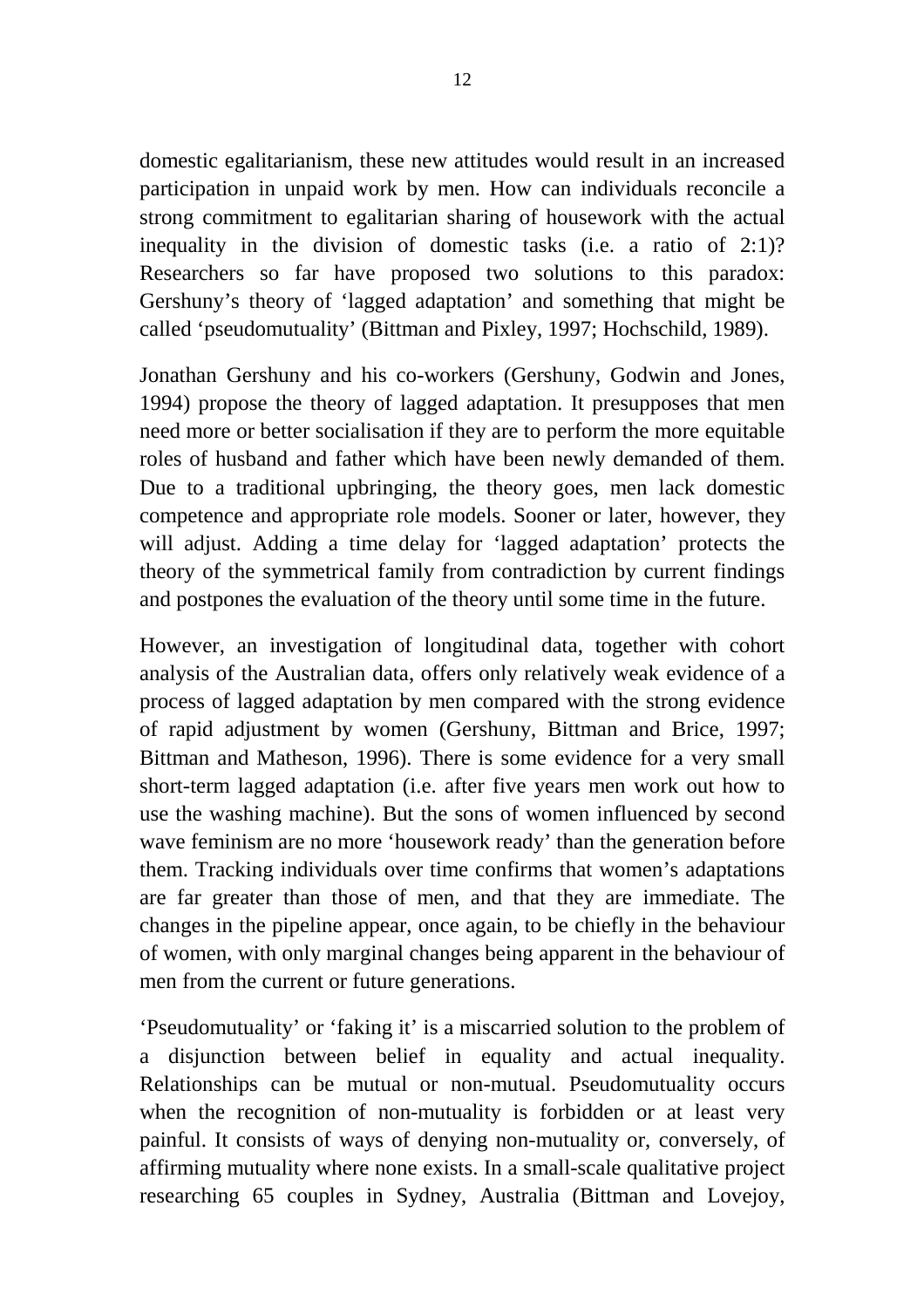1993), it emerged that this is a regular and relatively stable outcome. There are two chief mechanisms at work in the creation of pseudomutuality, namely: misapprehension and discursive redefinition of equality. With the aid of these processes, men tend to inflate the size of their own contributions and diminish the significance of their partner's contributions. Women often collude in these processes and usually find it difficult to raise these issues without, at the same time, raising the spectre of the termination of the relationship.

Most importantly, what is common to both the conflicting propositions of lagged adaptation and pseudomutuality is a shared acknowledgment that at the moment there has been little change in the behaviour of men and a great deal of change in the behaviour of women. This has important implications for Gershuny's forecast of increased self-provisioning or self-service by households.

## **5 Self-service: The Substitution of Market Services by Services Produced at Home**

The forecast of self-service is the most distinctive element in Gershuny's theory of social innovation. Where others have predicted an increase in the consumption of services (Clark, 1940; Ruthven, 1994), Gershuny points to a mechanism that may limit the growth of service consumption and therefore, employment in the service sector.

This mechanism has a few key moving parts. Gershuny proposes that households have a hierarchy of needs and wants to satisfy: 'food, shelter, domestic services, entertainment, transport, medicine, education, and, more distantly, government services, "law and order" and defence' (1983: 1). As societies get richer they devote a smaller proportion of their national incomes to satisfying basic needs, and a larger share to more sophisticated, luxury categories. Gershuny also assumes productivity differences between different sectors of the economy.

Gershuny also posits a *growing* productivity gap between the manufacturing and services sectors, which affects the *relative prices* of goods and final services. Over time, the gap between the relative costs of durable goods, produced by the manufacturing industry, and final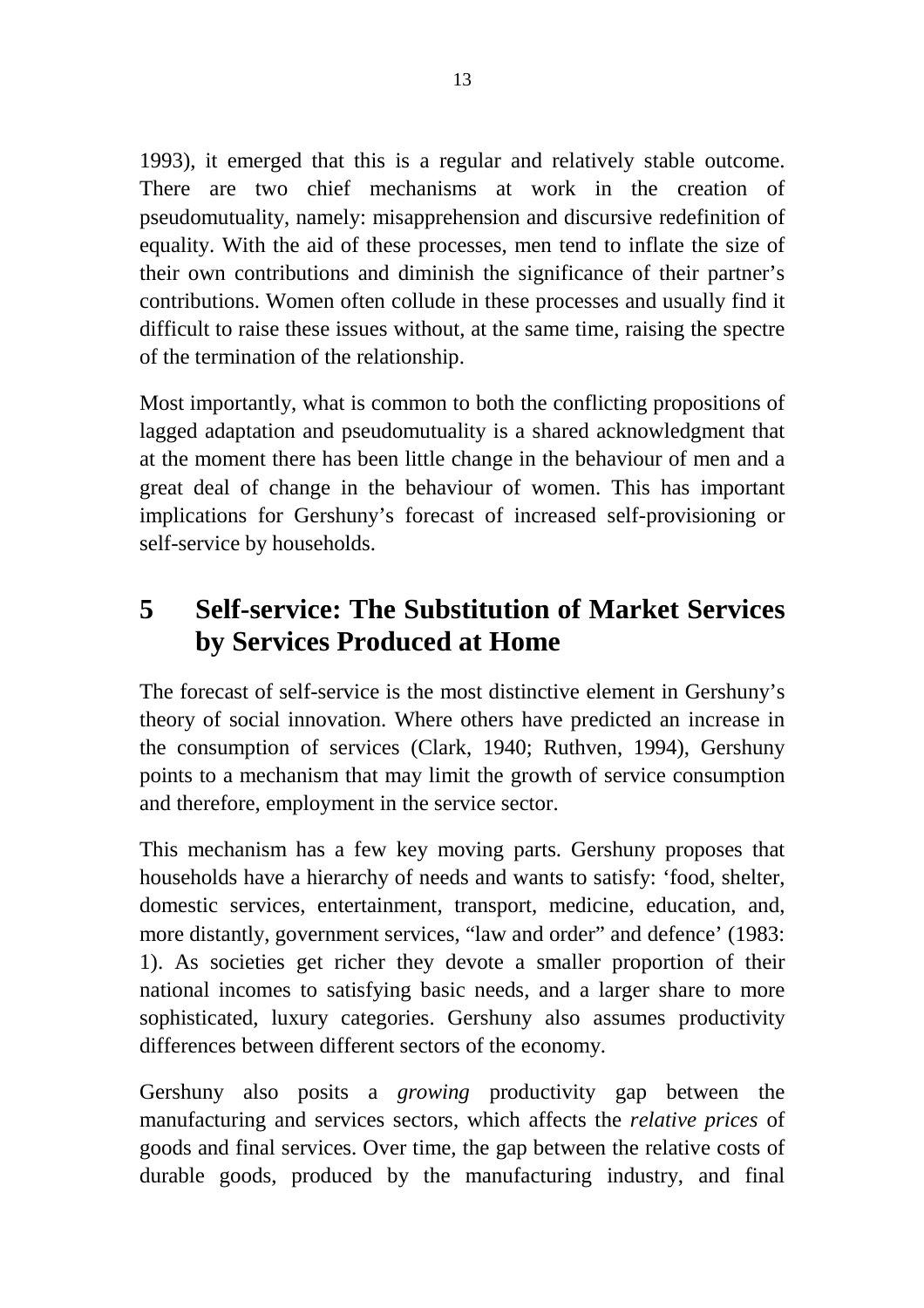services, the product of the service sector, has continued to widen. From the point of view of many households, the cost of purchasing anything in the market can be translated into the time spent in paid work to acquire the income equivalent to the purchase price. When a final service can be produced at home with the aid of some capital equipment (durables), households face a choice between purchasing the final service or producing it themselves at home.

Household choices depend on the relative prices of the alternative modes of providing the service. The shadow price for home-produced services depends on the opportunity cost of the labour time devoted to its production and the costs of equipment and raw materials (Gershuny, 1983: 4). Householders also face a time constraint. For the highly paid, purchasing services (outsourcing) instead of using one's own unpaid labour, is cost effective. Thus, some demand for market services is dependent on household income. However, Gershuny argues that because durable goods have tended to become cheaper than market services, households have increasingly chosen at the aggregate level to provide their own services. He lists transport, entertainment, and domestic services as those subject to the 'social innovation' of household selfservicing (Gershuny, 1983: 2-3).

Gershuny's theory generates two predictions. At a single point in time, 'better-off households will spend a larger proportion of their disposable income on services than worse-off' households, and 'over time, households at each particular level will tend to decrease their proportion of income spent on services' (Gershuny, 1983: 5). In other words, Gershuny's theory reverses what has become the conventional wisdom that the demand for final services increases with economic development, and predicts that it may sometimes decline.

Gershuny is correct in proposing that at any one point in time the rich will consume more of these services than the poor. In each *Household Expenditure Survey* between 1984 and 1994, outsourcing of domestic goods and services increases as income increases. However, Gershuny's prediction of a secular *trend* toward self-service is in many cases apparently contradicted by the data. Over the decade 1984-94, net of confounding compositional changes, all forms of food preparation outsourcing increased (Bittman, Matheson and Meagher, 1999).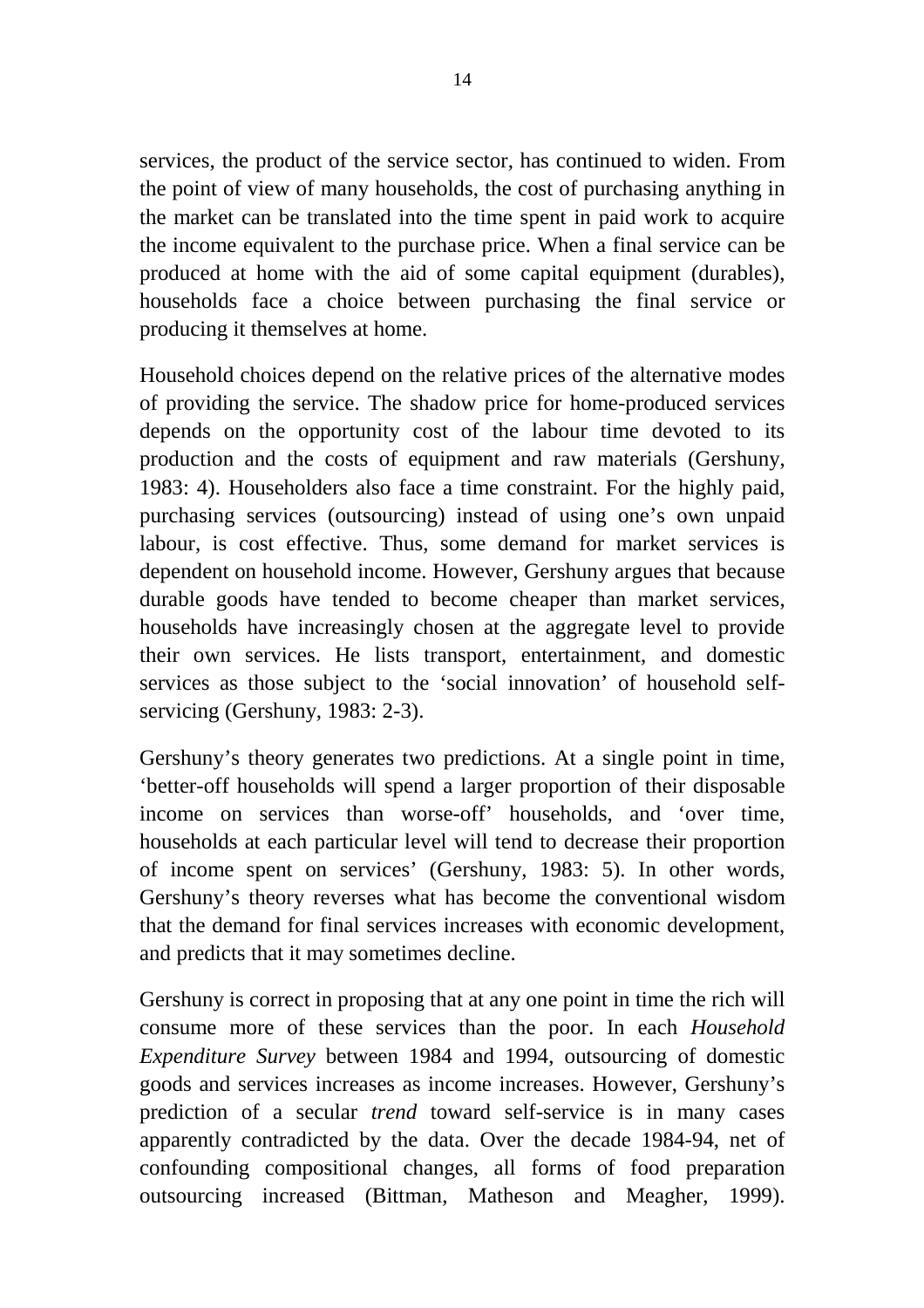Expenditure on raw foods as a proportion of grocery purchases declined significantly over the decade, while expenditure on foods requiring less preparation has significantly increased. This pattern of outsourcing food preparation (through outright replacements and partial substitutes) is consistent with analysis of time use changes between 1974 and 1992, which revealed a rapidly accelerating, and astonishingly large, reduction in women's time spent in food preparation (Bittman, 1995). Since food preparation in aggregate occupies more hours of non-market work than any other 'household industry', this represents the largest modification of the boundary between home and market provision.

The second great growth area in outsourcing is child care. The growth in the consumption of extra-household child care remains true after holding constant age, household size and composition, spouse's earnings, and even real income.

Between 1987 and 1992, both men's and women's time devoted to primary face-to-face child care grew by a small but measurable amount. This continues what appears to be a century-long trend of investing more time in children (Bittman, 1995; Robinson and Godley, 1997; Vanek, 1974). This increase has been maintained in the face of falling family size. Household spending on child care has substantially increased without diminishing the time spent on that care by parents. The growth in both money and time resources devoted to child care show the increasing investment in our children.

Outsourcing of gardening and lawn mowing has grown modestly. Despite the many predictions to the contrary, consumption of paid domestic cleaning services over the decade 1984-94 did not increase. Real expenditure has remained constant. This may help explain why there was no measurable change in the time devoted to cleaning between 1987 and 1992 (Bittman, 1995).

Alone among market substitutes for household labour, laundry is being 'insourced'. Social historian Ruth Schwarz Cowan (1983) drew attention to the fact that more laundry was performed at home after World War II than before it, and the results of this analysis suggest that this process is continuing as we approach the new millennium. This is exactly the kind of self-service that Gershuny had predicted.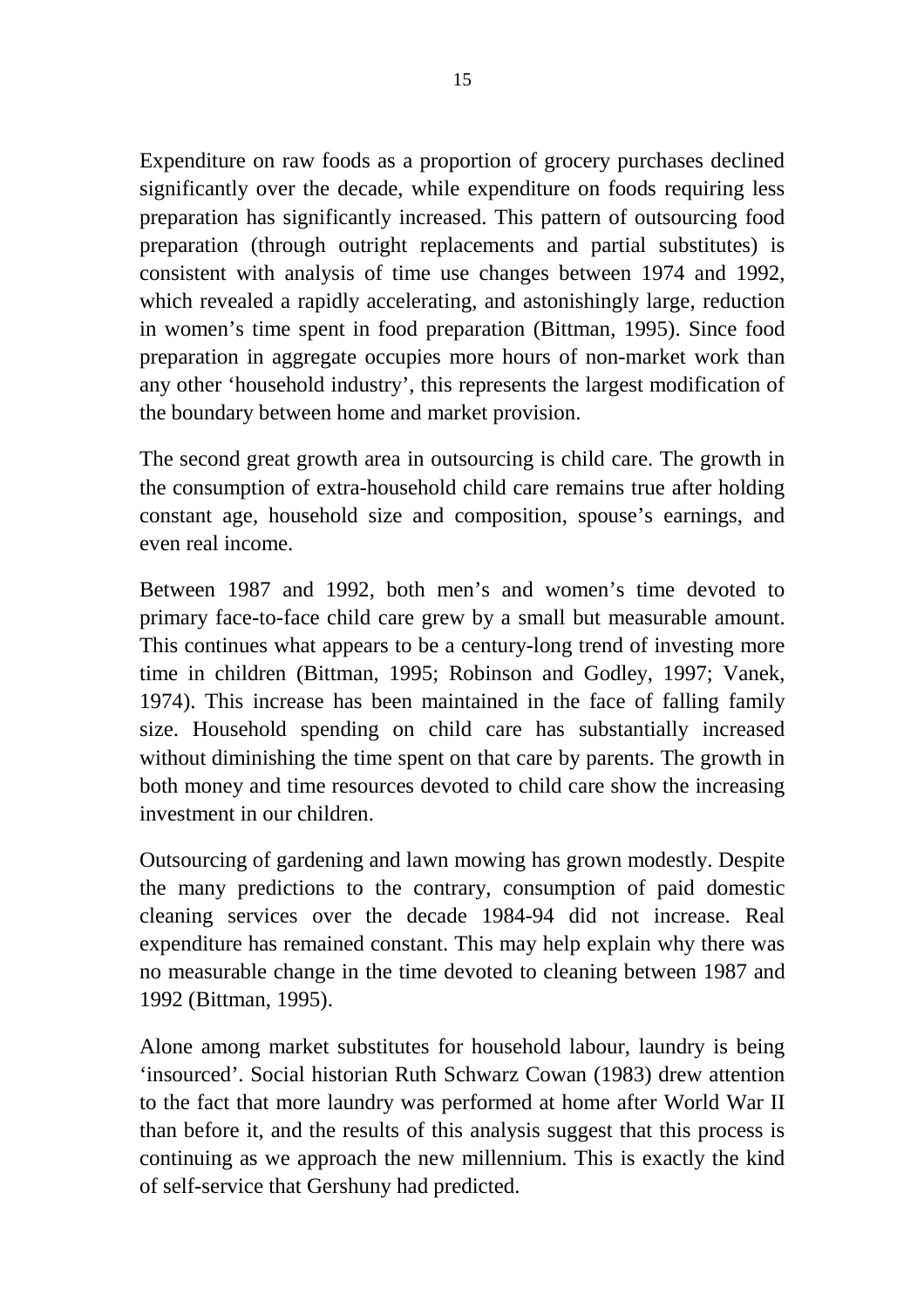The overall pattern of findings about how the production of services have moved between home and market is difficult to interpret using Gershuny's theories as they currently stand. He has not anticipated the spectacular growth in the outsourcing of food preparation and child care or the modest increase on paid gardening services. Only trends in the production of laundry services ambiguously support his theory. Gershuny is inclined to interpret the fall in time devoted to food preparation as an effect of the increasing productivity of domestic appliances but his theory also suggests that over time there would be a tendency toward the insourcing of food preparation. He would tell a similar story about other domestic services.

In large part, because of his attachment to the model of common preference within households, Gershuny has a one-sided emphasis on relative equality in domestic labour. Men's share of housework has increased but their time devoted to housework has, in absolute terms, risen only very slightly. Men's share has increased because women's time has fallen at a relatively rapid rate. Women's falling share is associated with their increasing attachment to paid employment, as both the liberal feminists' and others' theories (even the symmetrical family thesis) have emphasised. Women's contracted time, their time devoted to paid employment, has squeezed the time available for domestic work. However, this time squeeze alone is not sufficient to explain this pattern of domestic outsourcing. Domestic outsourcing is also a response to women's lack of success in bargaining for men to increase their absolute contribution to unpaid work.

In this paper so far, evidence has been accumulating to show that women are following a strategy that is independent of men's strategy. While ever fewer men devote most of their adult life span to paid work, the total supply of hours of paid labour is maintained by the steadily increasing labour market activity of women. Where many have expected men's unpaid activity to rise to reach the same level as women's, the fact is that women have lowered their unpaid activity levels to resemble those of men. Indeed it has proven very difficult to alter men's supply of unpaid labour. Unemployed men's share of time spent in unpaid labour is not much different to that of full-time employed men. Few men have taken advantage of the generous paid parental leave available in some countries,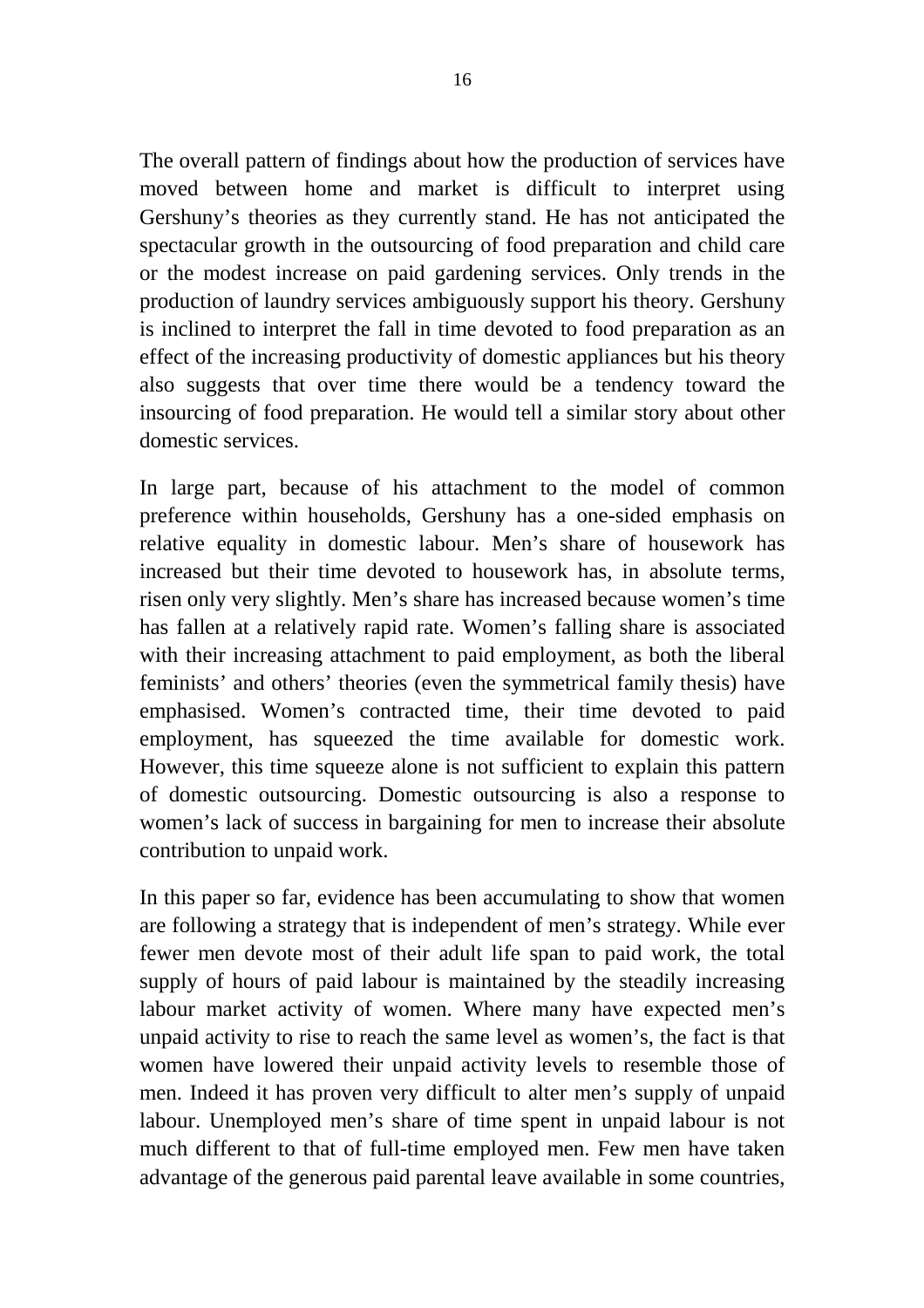except in Norway where fathers have been threatened with financial penalties if they do not use this leave. These observations are difficult to interpret within the framework of common preference. They are more consistent with the emerging models of bargaining currently being developed.

There is a body of literature that suggests that households' consumption patterns alter when women's share of household income increases (Lundberg and Pollak, 1997). For example, expenditure on children's goods increases when women have an independent source of income. Knowledge of this tendency has long been the justification for paying family benefits directly to women. Perhaps a similar effect occurs with the purchase of market substitutes for unpaid domestic work. Women faced with the difficulty of negotiating an increase in their husband's unpaid labour supply and in possession of independent income, simply decide to use part of this income to replace their own unpaid labour. Putting this more abstractly, recognising the significant shift in who is supplying paid labour and adopting a bargaining model of household can generate a plausible explanation for the observed phenomena of domestic outsourcing.

An interesting demonstration of the difference between Gershuny's theory and that generated by the assumption of bargaining can be derived from the most recent (1997) Australian Time Use Survey (ABS, 1998). This survey collected, in addition to the usual items, information about the stock of domestic appliances in the household and some crude information about the consumption of outsourced domestic services. A dishwasher is a partial substitute for a restaurant, because restaurants offer meal clean-up as an integral part of their service. Gershuny's theory leads you to anticipate that households owning dishwashers would consume less restaurant meals. Now from the point of view of time use activity classification, a restaurant meal transforms eating from self-care, filling one's physiological requirements, into a leisure activity. In Gershuny's view, the dishwasher brings the household one step closer to mimicking a restaurant. The machine takes the effort out of meal clean-up and eating becomes more leisurely. The self-provisioning household, aided by modern technology, substitutes home-produced services for final services purchased on the market.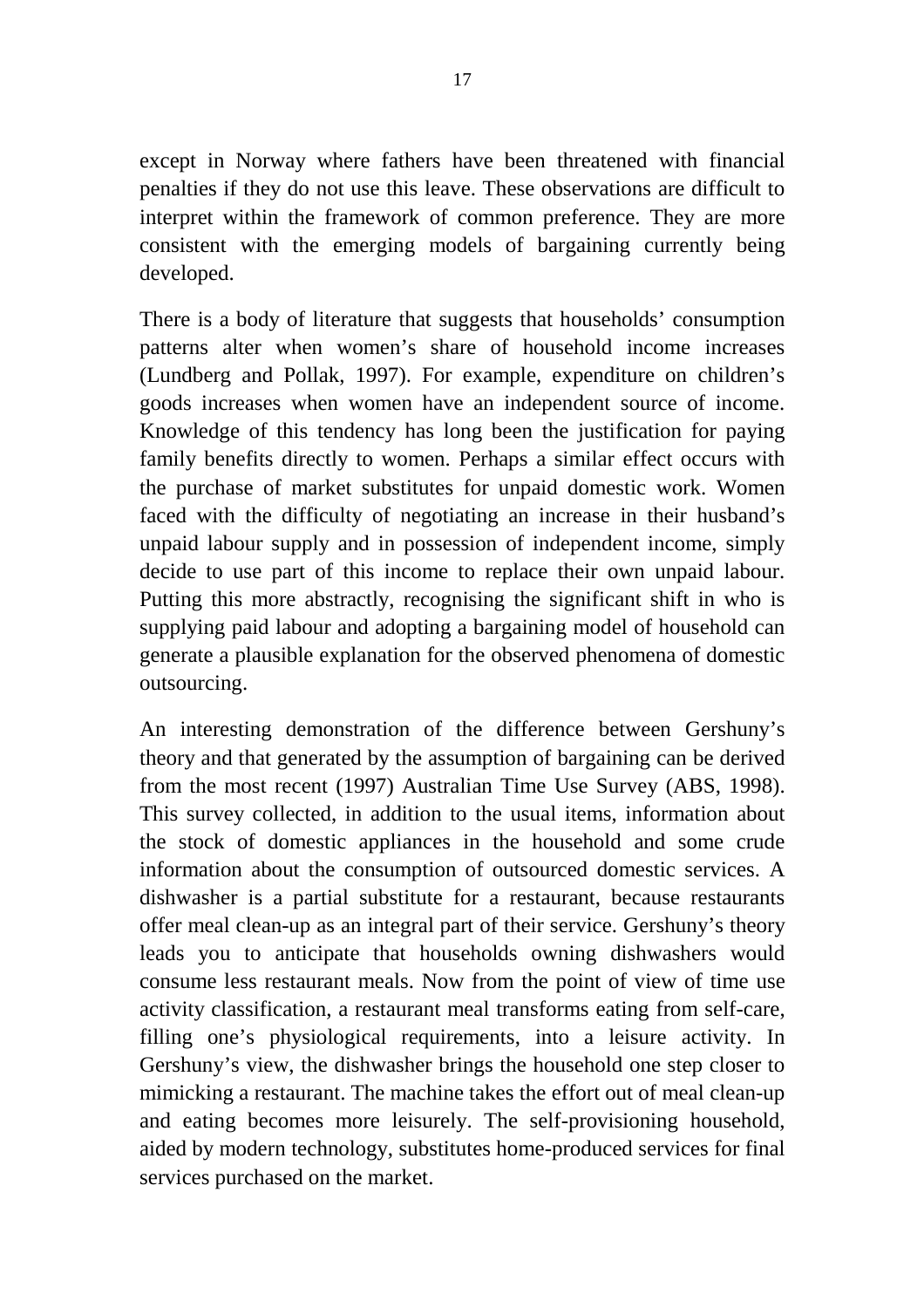A bargaining perspective, on the other hand, would acknowledge that women have chiefly borne the responsibility for providing meals at home. Consequently, eating at home is leisurely activity for men but an activity accompanied by the constant responsibility for food preparation and meal clean-up for women. When women have contracted more time to the labour market, and are faced with the fact that they have been unable to persuade any one else at home to take responsibility for meal preparation and clean-up, they spend their independently earned income on all available methods of reducing their unpaid work loads. The bargaining model produces the prediction that such households will purchase both a dishwasher and more restaurant meals.

All the analysis in Table 2 is conducted on a sample of couple households (with and without children) with a household income greater than zero. In Model I the number of restaurant meals purchased in the last fortnight is regressed on the dummy variable indicating whether or not the household owns a dishwasher. Owning a dishwasher, somewhat unexpectedly from Gershuny's perspective, is significantly associated with higher consumption of restaurant meals. Since this association might be a spurious relationship caused by the fact that owning a dishwasher and consuming more restaurant meals might both be the result of having higher household income, Model II, controls for household income. Model II shows that the frequency of purchasing restaurant meals is powerfully associated with income. Adding household income to the equation doubles its explanatory power, as shown by the increase in the value of the adjusted R-squared measure, between Models I and II. Although the increase in meals out associated with ownership of a dishwasher is smaller in Model II than in Model I, the relationship is still positive and predicts that owning this appliance is associated with the equivalent to an extra restaurant meal every six weeks. Entering a series of dummy variables to represent the wife's employment status (Model III), marginally increases the explanatory power of the regression equation but does not change the coefficients for either income or the ownership of a dishwasher. Households in which the wife is employed full time, purchase an extra restaurant meal per month compared with households where the wife is not in the labour force. Even after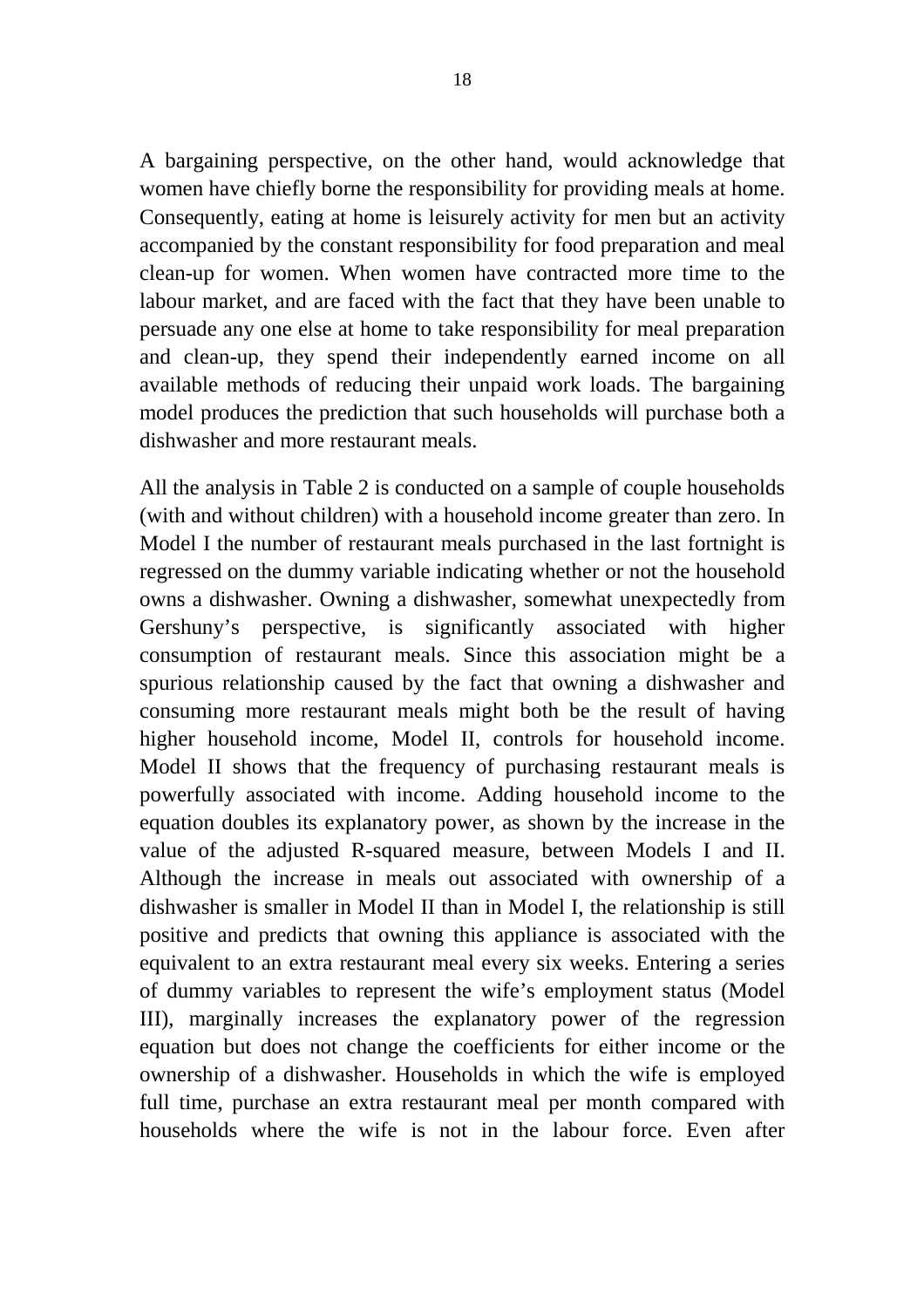|                                                                                 | Unstandardised<br>coefficients                  | 95 per cent<br>confidence intervals                                                                                                                   | Significance |
|---------------------------------------------------------------------------------|-------------------------------------------------|-------------------------------------------------------------------------------------------------------------------------------------------------------|--------------|
|                                                                                 |                                                 | for coefficients                                                                                                                                      | (P)          |
| <b>Model I</b><br>(Adjusted R square $= 0.014$ )                                |                                                 |                                                                                                                                                       |              |
| Household has a dishwasher                                                      | 0.819                                           | $0.537 - 1.101$                                                                                                                                       | 0.000        |
| Constant                                                                        | 1.883                                           | $1.708 - 2.059$                                                                                                                                       | 0.000        |
| <b>Model II</b>                                                                 |                                                 |                                                                                                                                                       |              |
| (Adjusted R square $= 0.07$ )<br>\$1000 increase in weekly                      |                                                 |                                                                                                                                                       |              |
| household income                                                                | 1.503                                           | $0.100 - 0.200$                                                                                                                                       | 0.000        |
| Household has a dishwasher                                                      | 0.393                                           | $0.103 - 0.693$                                                                                                                                       | 0.009        |
| Constant                                                                        | 0.633                                           | $0.350 - 0.916$                                                                                                                                       | 0.000        |
| <b>Model III</b><br>(Adjusted R square $= 0.073$ )<br>\$1000 increase in weekly |                                                 |                                                                                                                                                       |              |
| household income                                                                | 1.313                                           | $0.100 - 0.200$                                                                                                                                       | 0.000        |
| Wife employed full time                                                         | 0.599                                           | $0.225 - 0.972$                                                                                                                                       | 0.002        |
| Wife employed part time                                                         | 0.314                                           | $-0.038 - 0.665$                                                                                                                                      | 0.080        |
| Wife unemployed                                                                 | 0.594                                           | $-0.243 - 1.432$                                                                                                                                      | 0.164        |
| Household has a dishwasher                                                      | 0.398                                           | $0.103 - 0.693$                                                                                                                                       | 0.008        |
| Constant                                                                        | 0.633                                           | $0.350 - 0.916$                                                                                                                                       | 0.000        |
| $N = 2108$                                                                      |                                                 |                                                                                                                                                       |              |
| Note:<br>a)                                                                     | dishwasher with a wife not in the labour force. | The base category is couple households without a dishwasher in Model I and<br>Model II. In Model III the base category is couple households without a |              |
| Source:<br>Australian Vice-Chancellor's Committee.                              |                                                 | ABS (1997), Confidential Unit Record Files, supplied under an agreement with the                                                                      |              |

| Table 2: Ordinary Least Squares Regression of the Number of Times Couple       |  |  |  |
|--------------------------------------------------------------------------------|--|--|--|
| Households <sup>(a)</sup> had a Meal at a Restaurant in the Previous Fortnight |  |  |  |

controlling for household income and the wives' hours of work, owning a dishwasher continues to be associated with greater consumption of restaurant meals.

## **6 Conclusion**

Gershuny's bold attempt to forecast the social distribution of time at the end of this century is a remarkable achievement. When his predictions, made more than 16 years ago, are compared with the actual findings of the most recent surveys, they remain surprisingly serviceable in their broad outline. Time devoted to paid work among those that made up the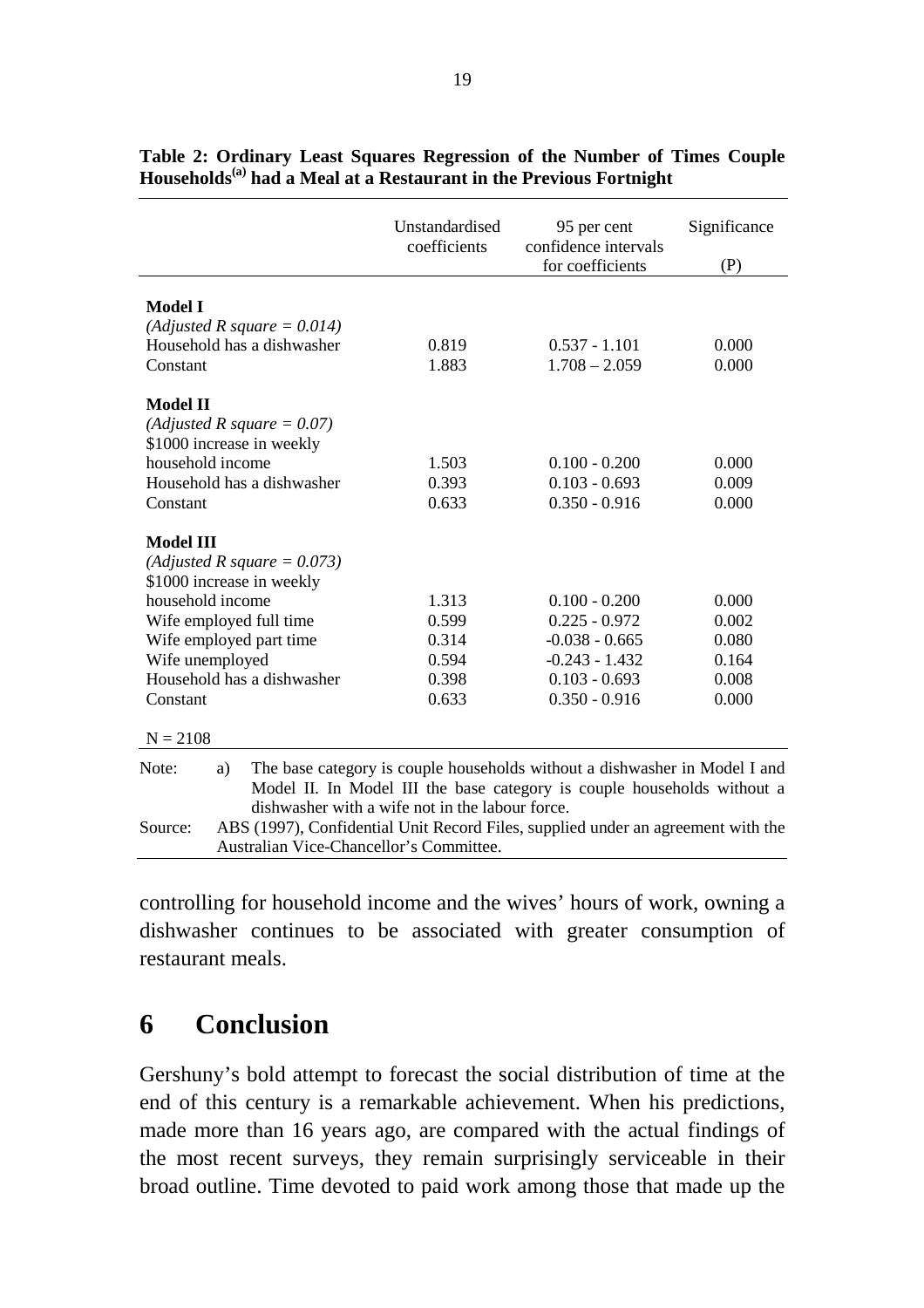bulk of the paid workforce in 1983 has reduced. Men's relative share of housework has increased. Despite the widespread perception of greater time pressure, leisure time appears, if anything, to be growing.

However, with the advantage of hindsight, it is clear that some important, if subtle processes have been overlooked. Chief amongst these has been the process of the economic emergence of women and its implication for the relationship between households and markets.

Gershuny may not have paid sufficient attention to the distribution of time spent in paid work and its increasingly polarised character. He has been relatively insensitive to the implications of the changing gender compostion of the paid workforce. This has perhaps led him into a benign view of operations of the labour market and led him to overemphasise the voluntary nature of the withdrawal from work. However, the relative neglect of the significance of the economic emergence of women has had more serious effects on the accuracy of his predictions.

This latter weakeness and his adherence to cooperative models of household decision-making has significantly affected his most distinctive prediction: the emergence of the self-provisioning household. Gershuny has overlooked the significance of the powerful evidence for the 'masculinisation of women's housework'. And he is not in a good position to explain the flourishing market in services that substitute for women's domestic labour, especially in home cooking and in child care. Some remedial work is required The basis of a remedy can, in my opinion, be found in the framework being developed by the theorists of bargaining.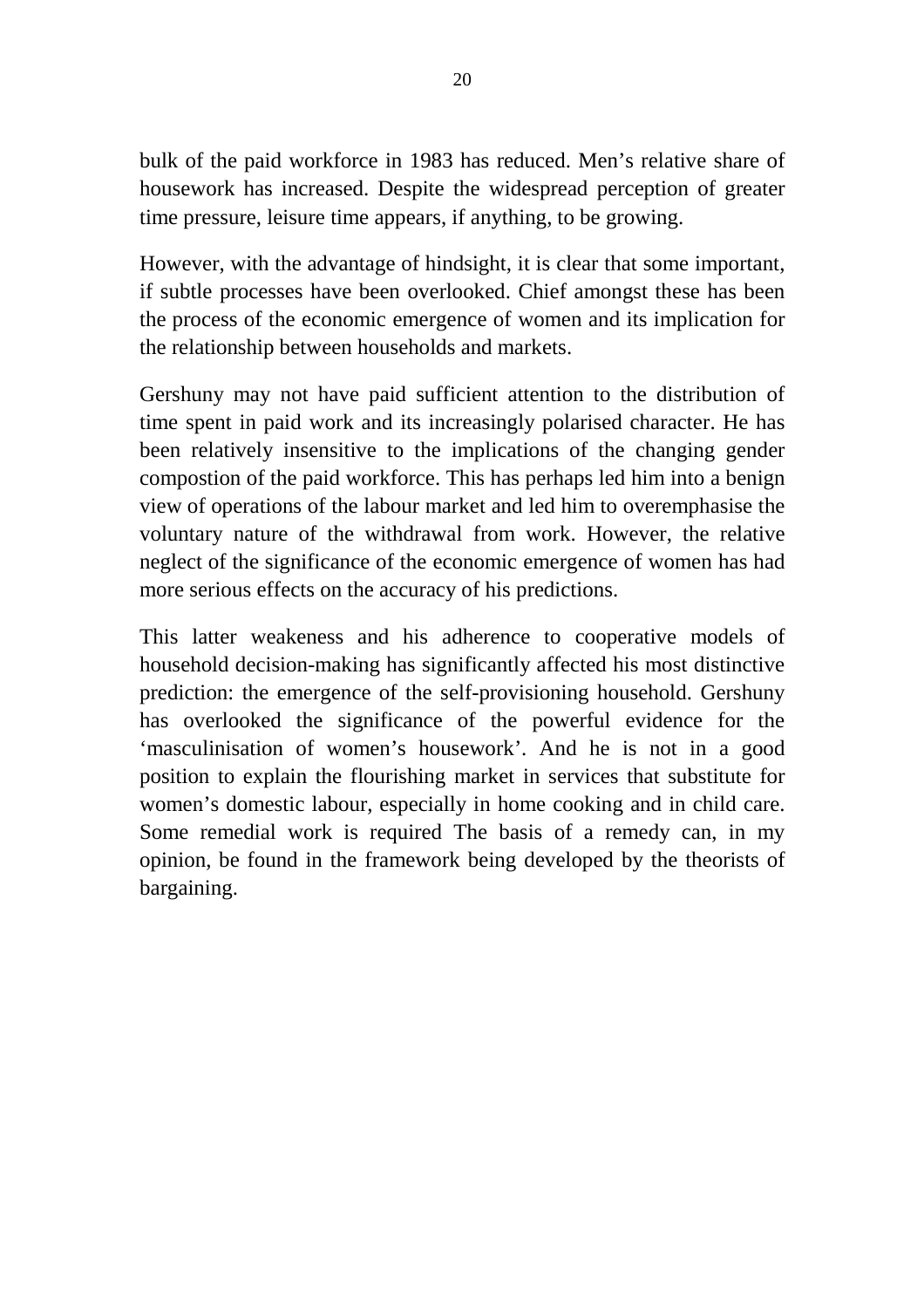#### **References**

- Australian Bureau of Statistics (ABS) (1998), *How Australians Use Their Time, 1997,* Catalogue No. 4153.0, Canberra.
- Australian Bureau of Statistics (ABS) (1999), *Australian Social Trends 1999* Catalogue No. 4102.0, Canberra.
- Bell, D., ed. (1968), *Toward the Year 2000; Work in Progress,* American Academy of Arts and Sciences, Commission on the Year 2000, Houghton Mifflin, Boston.
- Bittman, M. (1995), *Recent Changes in Unpaid Work,* Occasional Paper, Catalogue No. 4154.0, Australian Bureau of Statistics, Canberra.
- Bittman, M. (1998), 'Land of the lost long weekend –trends in free time among working age Australians 1974-1992', *Loisir et Société/Society and Leisure,* 21, 353-78.
- Bittman, M. and F. Lovejoy (1993), 'Domestic power: negotiating an unequal division of labour within a framework of equality', *Australian and New Zealand Journal of Sociology,* 29, 302-21.
- Bittman, M. and G. Matheson (1996), *'All Else Confusion': What Time Use Surveys Show about Changes in Gender Equality,* SPRC Discussion Paper No. 72, Social Policy Research Centre, University of New South Wales, Sydney.
- Bittman, M., G. Matheson and G. Meagher (1999), 'The changing boundary between home and market: Australian trends in outsourcing domestic labour', *Work, Employment and Society,* 13, 249-73.
- Bittman, M. and J. Pixley (1997), *The Double Life of the Family: Myth, Hope and Experience,* Allen and Unwin, Sydney.
- Casey, B. and S. Wood (1994), 'Great Britain: firm policy, state policy and employment and unemployment of older workers', in F. Naschold and B. de Vroom, eds, *Regulating Employment and Welfare*, Walter de Gruyter, Berlin.
- Clark, C. (1940), *The Conditions of Economic Progress,* Macmillan, London.
- Cowan, R. (1983), *More Work for Mother: The Ironies of Household Technology from the Open Hearth to the Microwave,* Basic Books, New York.
- Gershuny, J. (1983), *Social Innovation and the Division of Labour,* Oxford University Press, Oxford.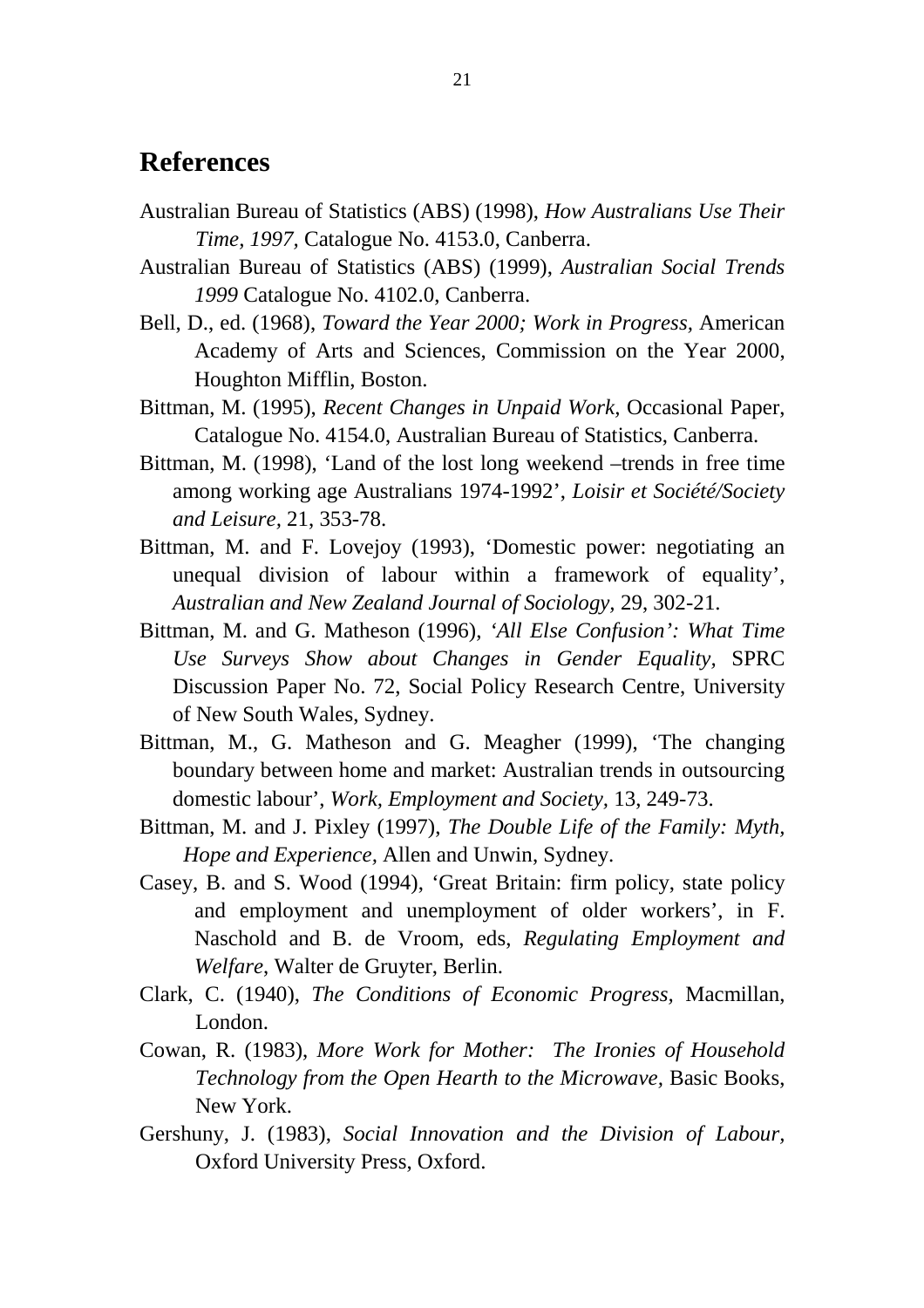- Gershuny, J. (1985), 'Economic development and change in the mode of provision of services', in N. Redclift and E. Minigione, eds, *Beyond Employment: Household, Gender and Subsistence,* Basil Blackwell, Oxford, 128-64.
- Gershuny, J., M. Bittman and J. Brice (1997), *Exit, Voice and Suffering: Do Couples Adapt to Changing Employment Patterns,* Working Paper No. 97-8, ESRC Research Centre on Micro-social Change, University of Essex, Colchester.
- Gershuny, J., M. Godwin and S. Jones (1994), 'The domestic labour revolution: a process of lagged adaptation?', M. Andersen, F. Bechhofer and J. Gershuny, eds, *The Social and Political Economy of the Household,* Oxford University Press, Oxford.
- Hochschild, A. (1989), *The Second Shift,* Avon Books, New York.
- Kahn, H. and A.J. Wiener (1967), *The Year 2000; A Framework for Speculation on the Next Thirty-three Years,* Macmillan, New York.
- Lundberg, S.J. and R.A. Pollak (1997), 'Do husbands and wives pool their resources? Evidence from the United Kingdom Child Benefit', *Journal of Human Resources,* 32(3), 463-80.
- Lundberg, S.J. and R.A. Pollak (1996a), 'Bargaining and distribution in marriage', *Journal of Economic Perspectives*, 10(4), 139-58.
- Lundberg, S.J. and R.A. Pollak (1996b), 'Bargaining and distribution in marriage', *Journal of Political Economy,* 101(6), 988-1010.
- Robinson, J.P. and G. Godley (1997), *Time for Life: The Surprising Ways Americans Use Their Time,* Pennsylvania State University Press, University Park.
- Ruthven, P. (1994), *The New Age: What It Is, and the Implications for Business,* IBIS Business Information, Melbourne.
- Shorter, E. (1977), *The Making of the Modern Family,* Fontana, Glasgow.
- Vanek, J. (1974), 'Time spent in housework', *Scientific American,* 231, 116-20.
- Young, M. and P. Wilmott (1973), *The Symmetrical Family,* Routledge and Kegan Paul, London.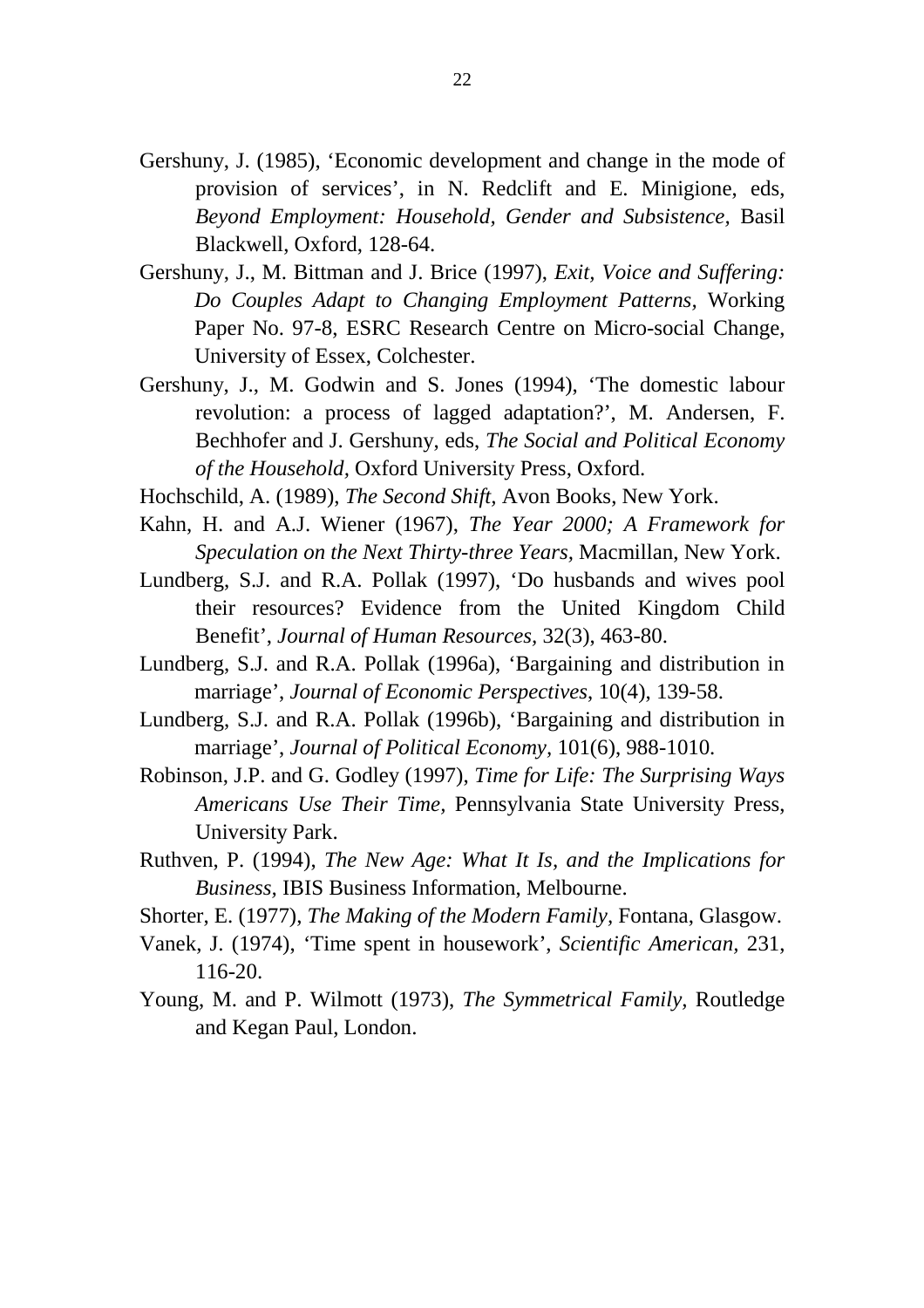#### **SOCIAL POLICY RESEARCH CENTRE DISCUSSION PAPERS**

✦ No longer available.

| ✧                                     | Published in Journal (list follows)                                                                                             |                                                         |                  |
|---------------------------------------|---------------------------------------------------------------------------------------------------------------------------------|---------------------------------------------------------|------------------|
|                                       | 1. <sup>◆◇</sup> The Labour Market Position of Aboriginal<br>People in Non-Metropolitan New South Wales                         | <b>Russell Ross</b>                                     | August 1988      |
| $2^*$                                 | Welfare Fraud, Work Incentives and Income<br>Support for the Unemployed                                                         | <b>Bruce Bradbury</b>                                   | August 1988      |
|                                       | 3. <sup>•</sup> Taxation and Social Security: An Overview                                                                       | Peter Whiteford                                         | August 1988      |
|                                       | $4.$ <sup><math>\diamond</math></sup> Income Inequality in Australia in an<br><b>International Comparative Perspective</b>      | Peter Saunders &<br><b>Garry Hobbes</b>                 | August 1988      |
|                                       | 5. <sup>◆◇</sup> Family Size Equivalence Scales and Survey<br>Evaluations of Income and Well-Being                              | <b>Bruce Bradbury</b>                                   | December 1988    |
|                                       | 6. $\lozenge$ Theome Testing the Tax Threshold                                                                                  | Peter Whiteford                                         | December 1988    |
| $7.$ *                                | Workers' Compensation and Social Security<br>Expenditure in Australia: Anti-Social<br>Aspects of the 'Social' Wage              | Don Stewart &<br>Jennifer Doyle                         | December 1988    |
| $8.$ *                                | Teenagers in the Labour Market: 1983-1988                                                                                       | <b>Russell Ross</b>                                     | December 1988    |
| $9*$                                  | A Legacy of Choice: Economic Thought and<br>Social Policy in Australia, the Early Post-War<br>Years                             | Paul Smyth                                              | May 1989         |
|                                       | 10. <sup>◆◇</sup> The 'Family Package' and the Cost of Children                                                                 | <b>Bruce Bradbury</b>                                   | May 1989         |
| $11.$ <sup><math>\bullet</math></sup> | Towards an Understanding of Commonwealth<br>Social Expenditure Trends                                                           | <b>Peter Saunders</b>                                   | May 1989         |
|                                       | 12. <sup>◆◇</sup> A Comparative Study of Home and Hospital<br>Births: Scientific and Normative Variables<br>and their Effects   | Cathy Boland                                            | <b>July 1989</b> |
| $13.$ *                               | Adult Goods and the Cost of Children<br>in Australia                                                                            | <b>Bruce Bradbury</b>                                   | <b>July 1989</b> |
|                                       | 14. <sup>◆◇</sup> Some Australian Evidence on the Consensual<br><b>Approach to Poverty Measurement</b>                          | Peter Saunders &<br><b>Bruce Bradbury</b>               | <b>July 1989</b> |
| $15^{\diamond}$                       | Income Inequality in Australia and<br>New Zealand: International Comparisons<br>and Recent Trends                               | Peter Saunders,<br>Garry Hobbes &<br><b>Helen Stott</b> | September 1989   |
|                                       | 16. <sup><math>\triangle</math></sup> $\Diamond$ Trends in the Disposable Incomes of<br>Australian Families, 1982-83 to 1989-90 | Bruce Bradbury,<br>Jennifer Doyle &<br>Peter Whiteford  | January 1990     |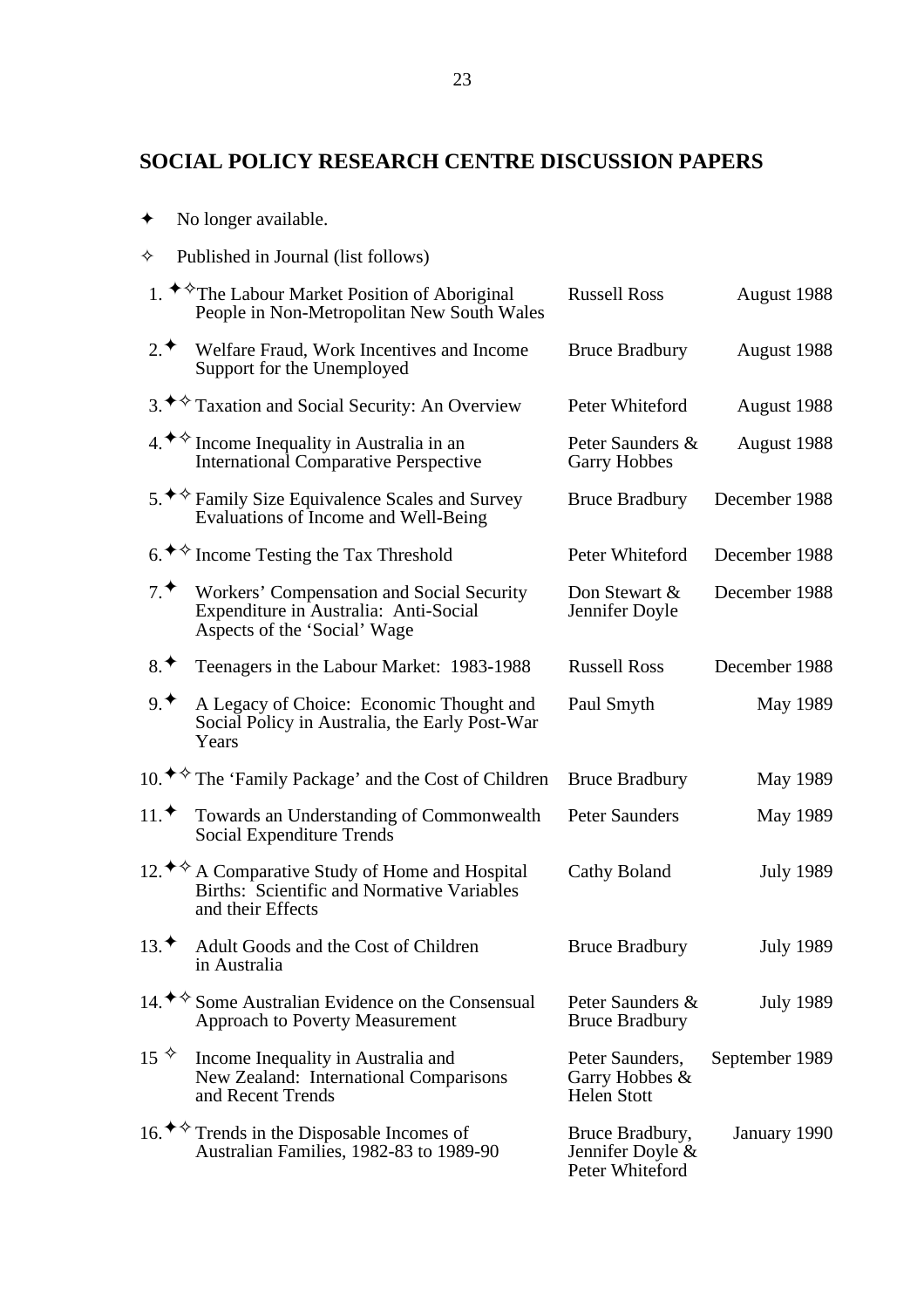| 17. $\diamond$     | Selectivity and Targeting in Income Support:<br>The Australian Experience                                                              | <b>Peter Saunders</b>                     | February 1990    |
|--------------------|----------------------------------------------------------------------------------------------------------------------------------------|-------------------------------------------|------------------|
|                    | 18. $\blacklozenge$ How Reliable are Estimates of Poverty in<br>Australia? Some Sensitivity Tests for the<br>Period 1981-82 to 1985-86 | Bruce Bradbury &<br><b>Peter Saunders</b> | February 1990    |
|                    | 19. <sup>↓</sup> The Labour Supply Behaviour of Single<br>Mothers and Married Mothers in Australia                                     | Russell Ross &<br><b>Peter Saunders</b>   | <b>July 1990</b> |
|                    | 20. <sup>◆◇</sup> Income Poverty Among Aboriginal Families<br>with Children: Estimates from the 1986 Census                            | Russell Ross &<br>Peter Whiteford         | <b>July 1990</b> |
| 21.                | Compensating Low Income Groups for Indirect<br><b>Tax Reforms</b>                                                                      | Peter Saunders &<br>Peter Whiteford       | August 1990      |
|                    | 22. $\blacklozenge \Diamond$ Reflections on the Review of the Home and<br><b>Community Care Program</b>                                | Peter Saunders                            | August 1990      |
|                    | 23. <sup>◆◇</sup> Sole Parent Families in Australia                                                                                    | Peter Saunders &<br>George Matheson       | September 1990   |
| $24. \diamondsuit$ | Unemployment, Participation and<br>Family Incomes in the 1980s                                                                         | <b>Bruce Bradbury</b>                     | September 1990   |
|                    | 25. <sup>◆◇</sup> Employment Growth and Poverty: An Analysis Peter Saunders<br>of Australian Experience, 1983-1990                     |                                           | September 1990   |
| 26. $\bullet$      | Gender, Social Policy Regimes and the<br><b>Welfare State</b>                                                                          | Sheila Shaver                             | November 1990    |
| 27.                | A Probit Analysis of the Factors Influencing<br>Labour Market Success of Aborigines in<br><b>New South Wales</b>                       | <b>Russell Ross</b>                       | November 1990    |
|                    | 28. <sup>◆ ◆</sup> Efficiency and Effectiveness in Social Policies: Peter Saunders<br>An International Perspective                     |                                           | December 1990    |
| 29.                | Take-up of Family Income Supplement in 1986 - Peter Whiteford $\&$<br>A Research Note                                                  | Jennifer Doyle                            | February 1991    |
| 30.                | An Ever-Rising Tide? Poverty in Australia<br>in the Eighties:                                                                          | Peter Saunders &<br>George Matheson       | May 1991         |
| 31.                | Are Immigrants Over-Represented in the<br><b>Australian Social Security System?</b>                                                    | Peter Whiteford                           | March 1992       |
| 32.                | Measuring the Cost of Children                                                                                                         | <b>Bruce Bradbury</b>                     | May 1992         |
| 33. $\diamond$     | The Impact of Family Assistance Changes on<br>Patterns of Unemployment Benefit Receipt                                                 | <b>Bruce Bradbury</b>                     | August 1992      |
| 34. $\diamond$     | Recent Trends in the Size and Growth<br>of Government in OECD Countries                                                                | Peter Saunders                            | September 1992   |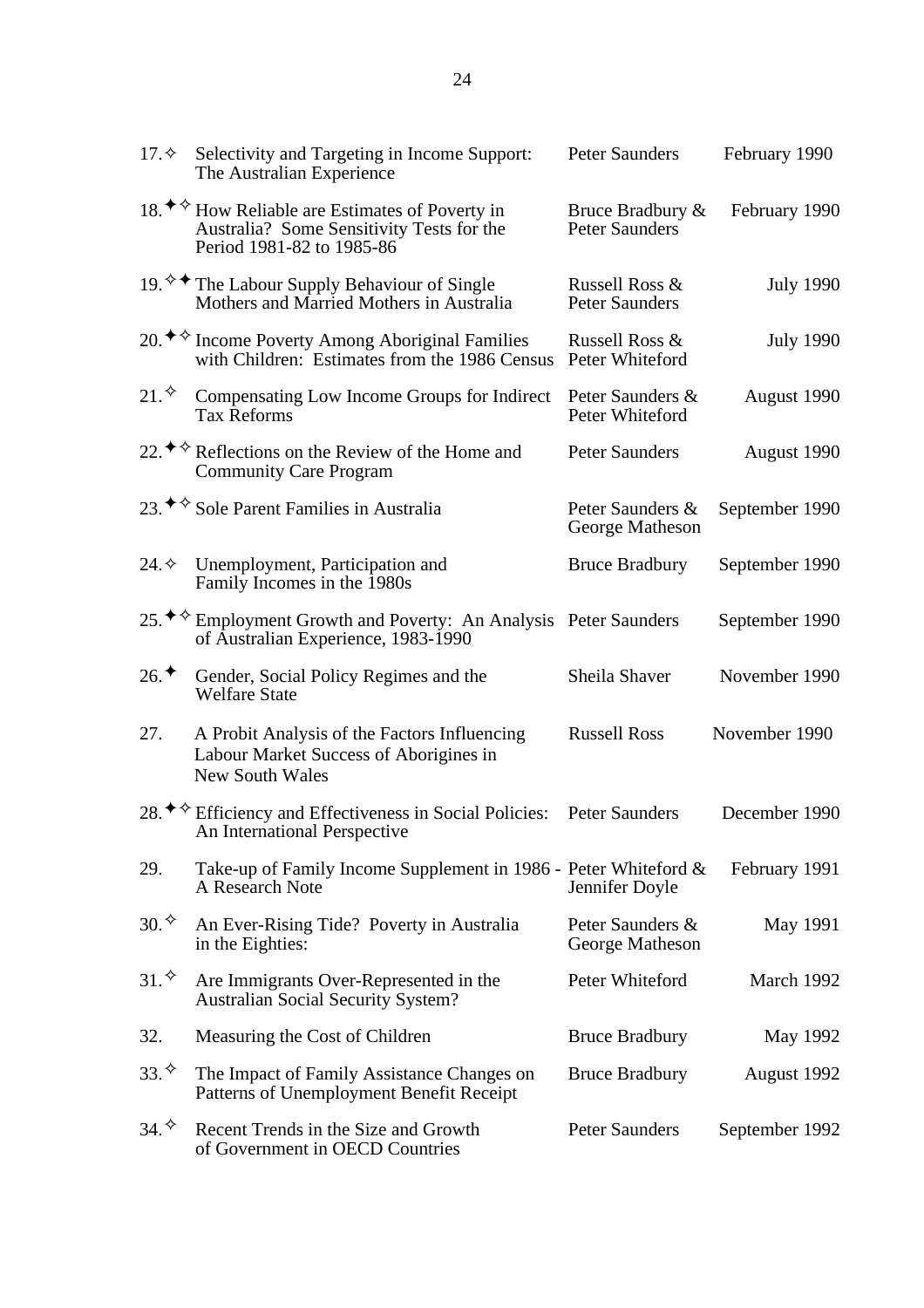| 35.            | Noncash Income, Living Standards, Inequality<br>and Poverty: Evidence from the Luxembourg<br>Income Study                | <b>Peter Saunders</b><br>et al                                      | November 1992  |
|----------------|--------------------------------------------------------------------------------------------------------------------------|---------------------------------------------------------------------|----------------|
|                | 36. <sup>◆◇</sup> The Mixed Economy of Support for the Aged<br>In Australia: Lesson for Privatisation                    | <b>Peter Saunders</b><br>& Michael Fine                             | November 1992  |
| 37.            | The Welfare Interpretation of Family Size<br><b>Equivalence Scales</b>                                                   | <b>Bruce Bradbury</b>                                               | November 1992  |
| 38. $\diamond$ | Body Rights, Social Rights and the Liberal<br><b>Welfare State</b>                                                       | Sheila Shaver                                                       | December 1992  |
| 39. $\diamond$ | <b>Unemployment and Income Support:</b><br>Challenges for the Years Ahead                                                | <b>Bruce Bradbury</b>                                               | May 1993       |
| 40. $\diamond$ | Married Women's Earnings and Family Income<br>Inequality in the Eighties                                                 | Peter Saunders                                                      | May 1993       |
| 41.            | Women and the Australian Social Security<br><b>System: From Difference Towards Equality</b>                              | Sheila Shaver                                                       | June 1993      |
| 42.            | Male Wage Inequality Before and After Tax:<br>A Six Country Comparison                                                   | <b>Bruce Bradbury</b>                                               | June 1993      |
| $43.$ *        | The Fragmented Structure of Community<br><b>Support Services: A Community Case Study</b>                                 | <b>Michael Fine</b>                                                 | June 1993      |
|                | 44. <sup>◆◇</sup> The Recognition of Wifely Labour by<br><b>Welfare States</b>                                           | Sheila Shaver &<br>Jonathan Bradshaw                                | August 1993    |
| 45.            | Postmodernism and Social Policy:<br>A Great Leap Backwards?                                                              | Peter<br>Taylor-Gooby                                               | September 1993 |
| 46. $\diamond$ | Making Ends Meet in Australia and Sweden:<br>A Comparative Analysis of the Consensual<br>Approach to Poverty Measurement | Peter Saunders,<br>Björn Halleröd &<br>George Matheson              | October 1993   |
| 47.            | Economic Adjustment and Distributional<br>Change: Income Inequality and Poverty<br>in Australia in the Eighties          | <b>Peter Saunders</b>                                               | November 1993  |
|                | 48. <sup>◆◆</sup> Poverty and Inequality: Social Security<br>in Australia in the 1990s                                   | <b>Peter Saunders</b>                                               | May 1994       |
| 49.◇           | Rising on the Tasman Tide: Income Inequality<br>in Australia and New Zealand in the 1980s                                | <b>Peter Saunders</b>                                               | June 1994      |
| 50.            | A New Approach to the Direct Measurement<br>of Consensual Poverty                                                        | Björn Halleröd                                                      | October 1994   |
| 51.            | The Distribution of Welfare: Inequality,<br>Earnings Capacity and Household Production<br>in a Comparative Perspective   | <b>Peter Saunders</b><br>Inge O'Connor &<br><b>Timothy Smeeding</b> | November 1994  |
| $52.\diamond$  | Immigrants and the Distribution of Income:<br>National and International Comparisons                                     | <b>Peter Saunders</b>                                               | November 1994  |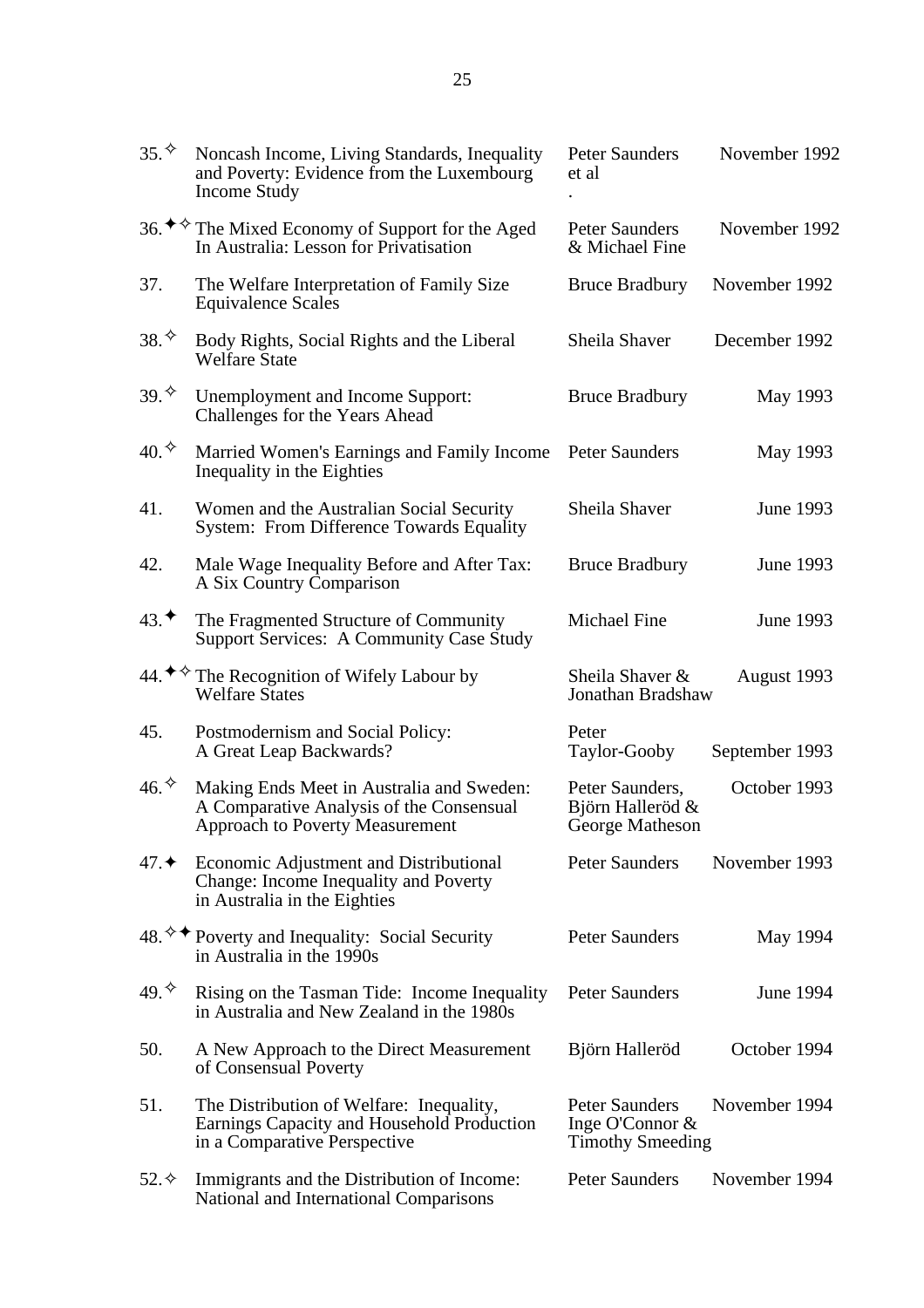| 53. $\diamond$ | The Role, Value and Limitations of Poverty<br>Research                                                                        | <b>Peter Saunders</b>                                | November 1994    |
|----------------|-------------------------------------------------------------------------------------------------------------------------------|------------------------------------------------------|------------------|
| 54. $\diamond$ | The Use of Replacement Rates In International<br><b>Comparisons of Benefit Systems</b>                                        | Peter Whiteford                                      | February 1995    |
| 55. $\diamond$ | Two Papers on Citizenship and the Basic<br>Income                                                                             | Peter Saunders<br>& Sheila Shaver                    | April 1995       |
| 56.            | Improving Work Incentives in a Means-tested<br>System: The 1994 Australian Social Security<br>Reforms                         | <b>Peter Saunders</b>                                | May 1995         |
| 57.            | Corporatism in Australia                                                                                                      | Peter Kriesler &<br>Joseph Halevi                    | May 1995         |
| 58.            | Universality and Selectivity in Income Support:<br>A Comparative Study in Social Citizenship                                  | Sheila Shaver                                        | May 1995         |
| 59.            | Household Semi-public Goods and the<br><b>Estimation of Consumer Equivalence Scales:</b><br>Some First Steps                  | <b>Bruce Bradbury</b>                                | May 1995         |
| $60 \diamond$  | Wage and Income Inequality in Two Welfare<br><b>States: Australia and Sweden</b>                                              | Peter Saunders<br>& Johann Fritzell                  | August 1995      |
| $61.$ *        | The Changing Mix of Welfare in Health Care<br>and Community Support Services                                                  | Michael Fine                                         | August 1995      |
| $62.\diamond$  | Evaluation and Research in Social Policy                                                                                      | Peter Saunders December 1995<br>& Michael Fine       |                  |
| $63.\diamond$  | Unpacking Inequality: Wage Incomes,<br>Disposable Incomes and Living Standards                                                | Peter Saunders December 1995                         |                  |
|                | 64. ♦ ↑ A Challenge to Work and Welfare: Poverty<br>in Australia in the 1990s                                                 | Peter Saunders December 1995                         |                  |
|                | 65. $\triangle$ Social Policy and Personal Life: Changes<br>in State, Family and Community in the<br>Support of Informal Care | Sheila Shaver & December 1995<br><b>Michael Fine</b> |                  |
| 66.            | Household Income Sharing, Joint<br>Consumption and the Expenditure Patterns<br>of Australian Couples and Single People        | <b>Bruce Bradbury</b>                                | May 1996         |
| 67.            | Explaining Changes in the Social Structure<br>of Employment: The Importance of Geography                                      | Boyd Hunter                                          | June 1996        |
| 68.            | Liberalism, Gender and Social Policy                                                                                          | Sheila Shaver                                        | <b>July 1996</b> |
| 69.            | Redistribution by the State in Austria                                                                                        | Alois Guger                                          | October 1996     |
| 70.            | Economic Crisis and Social Policy in Finland<br>in the 1990s                                                                  | Hannu Uusitalo                                       | October 1996     |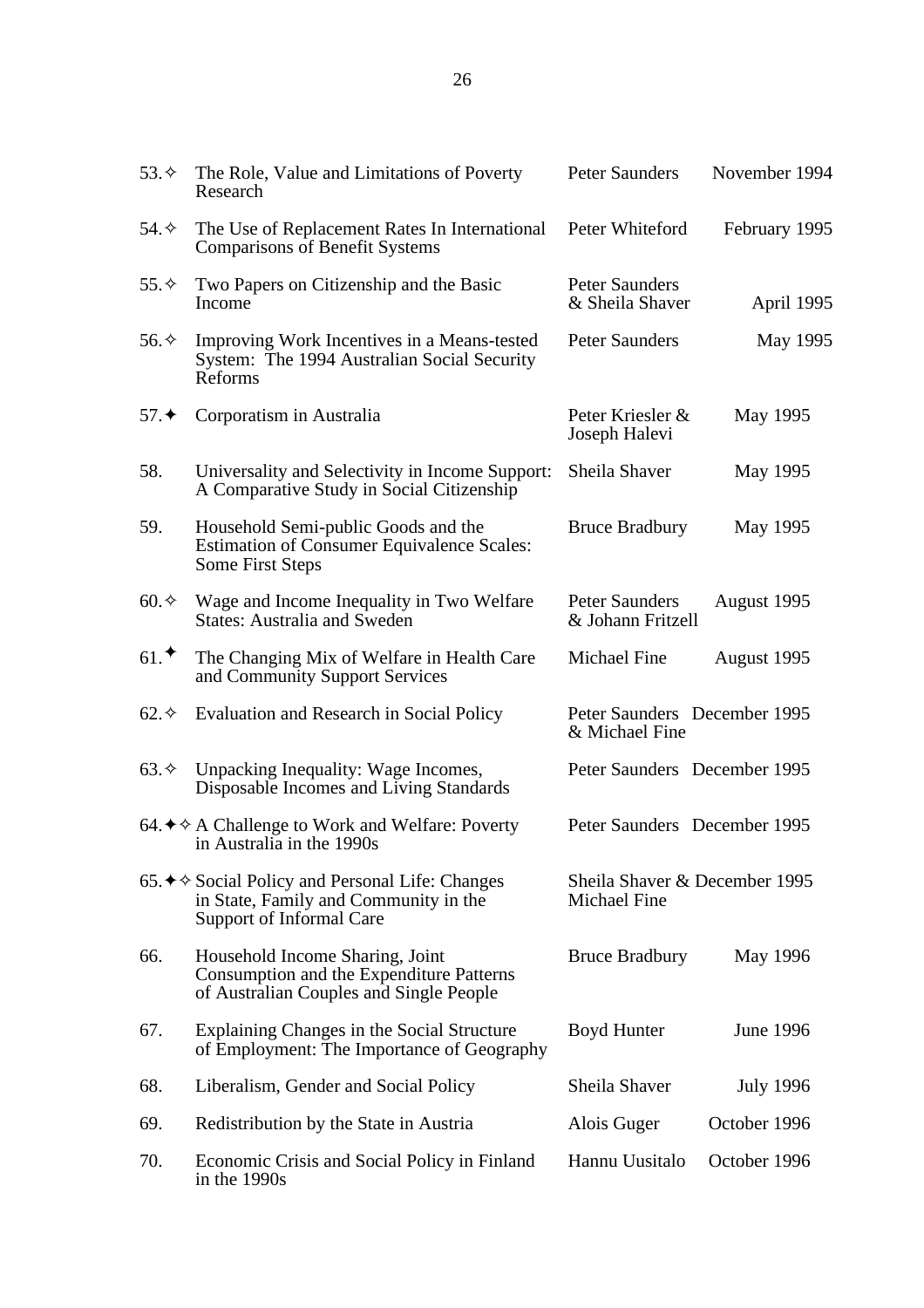| 71. | Sole Mothers in Australia: Supporting Mothers<br>to Seek Work                                                                               | Marilyn McHugh<br>& Jane Millar                            | November 1996    |
|-----|---------------------------------------------------------------------------------------------------------------------------------------------|------------------------------------------------------------|------------------|
| 72. | 'All Else Confusion': What Time Use Surveys<br>Show About Changes in Gender Equity                                                          | Michael Bittman<br>& George Matheson                       | November 1996    |
| 73. | Are the Low Income Self-employed Poor?                                                                                                      | <b>Bruce Bradbury</b>                                      | December 1996    |
| 74. | Social Policy in East Asia and the Pacific<br>Area in the Twenty-First Century:<br><b>Challenges and Responses</b>                          | <b>Peter Saunders</b>                                      | December 1996    |
| 75. | Dawning of a New Age? The Extent,<br>Causes and Consequences of Ageing in<br>Australia                                                      | Peter Saunders                                             | December 1996    |
| 76. | Poverty, Choice and Legitimacy                                                                                                              | <b>Peter Saunders</b>                                      | March 1997       |
| 77. | The Restructuring of the Canadian Welfare<br>State: Ideology and Policy                                                                     | Maureen Baker                                              | June 1997        |
| 78. | Developing Policy Planning and Research<br>Capabilities in the Asia Pacific                                                                 | <b>Peter Saunders</b>                                      | October 1997     |
| 79. | New Relations of Welfare in the Contracting<br>State: The Marketisation of Services for the<br>Unemployed in Australia                      | <b>Tony Eardley</b>                                        | October 1997     |
| 80. | Coordinating Health, Extended Care and<br><b>Community Support Services: Issues for Policy</b><br>Makers and Service Providers in Australia | <b>Michael Fine</b>                                        | October 1997     |
| 81. | How do the Elderly in Taiwan Fare Cross-<br>Nationally? Evidence from the Luxembourg<br><b>Income Study Project</b>                         | Peter Saunders &<br>Timothy M.<br>Smeeding                 | April 1998       |
| 82. | An Australian Model for Labour Supply<br>and Welfare Participation in Two-adult<br>Households                                               | Guyonne Kalb                                               | <b>June 1998</b> |
| 83. | The Land of the Lost Long Weekend? Trends<br>in Free Time Among Working Age<br>Australians, 1974-1992                                       | Michael Bittman                                            | <b>June 1998</b> |
| 84. | Defining Poverty and Identifying the Poor:<br>Reflections on the Australian Experience                                                      | <b>Peter Saunders</b>                                      | <b>June 1998</b> |
| 85. | An Equivalence Scale for Time                                                                                                               | Michael Bittman<br>& Robert E.<br>Goodin                   | <b>July 1998</b> |
| 86. | The Changing Boundary Between Home<br>and Market: Australian Trends in Outsourcing<br>Domestic Labour                                       | Michael Bittman,<br>Gabrielle Meagher<br>& George Matheson | <b>July 1998</b> |
| 87. | Incomes, Incentives and the Growth of Means<br><b>Testing in Hungary</b>                                                                    | Gerry Redmond                                              | August 1998      |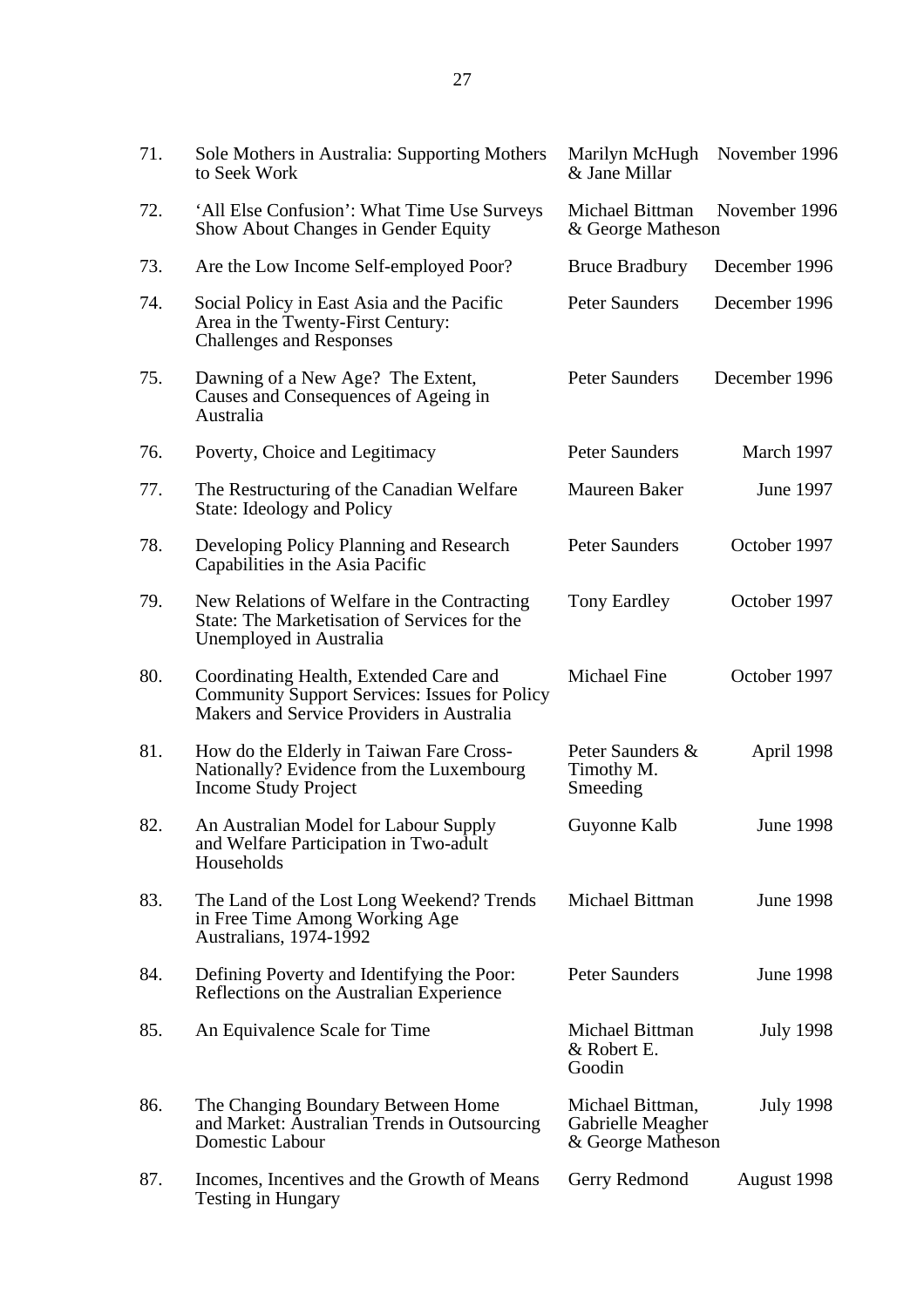| 88.  | <b>Economic Insecurity</b>                                                                                                         | Lars Osberg                         | October 1998     |
|------|------------------------------------------------------------------------------------------------------------------------------------|-------------------------------------|------------------|
| 89.  | Household Budgets and Income Distribution<br>Over the Longer Term: Evidence for Australia                                          | <b>Peter Saunders</b>               | October 1998     |
| 90.  | <b>Global Pressures, National Responses:</b><br>The Australian Welfare State in Context                                            | <b>Peter Saunders</b>               | October 1998     |
| 91.  | Working But Poor? Low Pay and Poverty<br>in Australia                                                                              | <b>Tony Eardley</b>                 | November 1998    |
| 92.  | Extension Amidst Retrenchment: Gender and<br>Welfare State Restructuring in Australia and<br>Sweden                                | Sheila Shaver                       | December 1998    |
| 93.  | Using Budget Standards to Assess the Well-                                                                                         | Peter Saunders                      | December 1998    |
|      | <b>Being of Families</b>                                                                                                           |                                     |                  |
| 94.  | Later Life, Gender and Ethnicity: Changing                                                                                         | Gail Wilson                         | December 1998    |
|      | <b>Theory for Social Policy Research</b>                                                                                           |                                     |                  |
| 95.  | Social Participation and Family Welfare:<br>The Money and Time Costs of Leisure                                                    | Michael Bittman                     | February 1999    |
| 96.  | The Increasing Financial Dependency of<br>Young People on Their Families                                                           | Judy Schneider                      | February 1999    |
| 97.  | The Rush Hour: The Quality of Leisure<br>Time and Gender Equity                                                                    | Michael Bittman<br>& Judy Wajcman   | February 1999    |
| 98.  | Women and Retirement Income in Australia:<br>Social Rights, Industrial Rights and Property<br>Rights                               | Merrin Thompson                     | May 1999         |
| 99.  | The 'Dutch Miracle': Employment Growth in<br>a Retrenched but Still Generous Welfare<br>System                                     | Uwe Becker                          | May 1999         |
| 100. | Tax Theory and Targeting: A Survey                                                                                                 | <b>Bruce Bradbury</b>               | May 1999         |
| 101. | Home and Away: Reflections on Long-term<br>Care in the UK and Australia                                                            | Melanie Henwood                     | June 1999        |
| 102. | <b>Australian Attitudes to</b><br>Unemployment and Unemployed<br>People                                                            | Tony Eardley and<br>George Matheson | June 1999        |
| 103. | The Costs of Children: Budget Standards                                                                                            | Marilyn McHugh                      | July 1999        |
| 104. | Estimates and the Child Support Scheme<br>Tax-benefit Policies and Parents' Incentives<br>to Work: The Case of Australia 1980-1997 | Gerry Redmond                       | <b>July 1999</b> |
| 105. | The Responsibility for Child and Aged Care:<br>Shaping Policies for the Future                                                     | <b>Michael Fine</b>                 | August 1999      |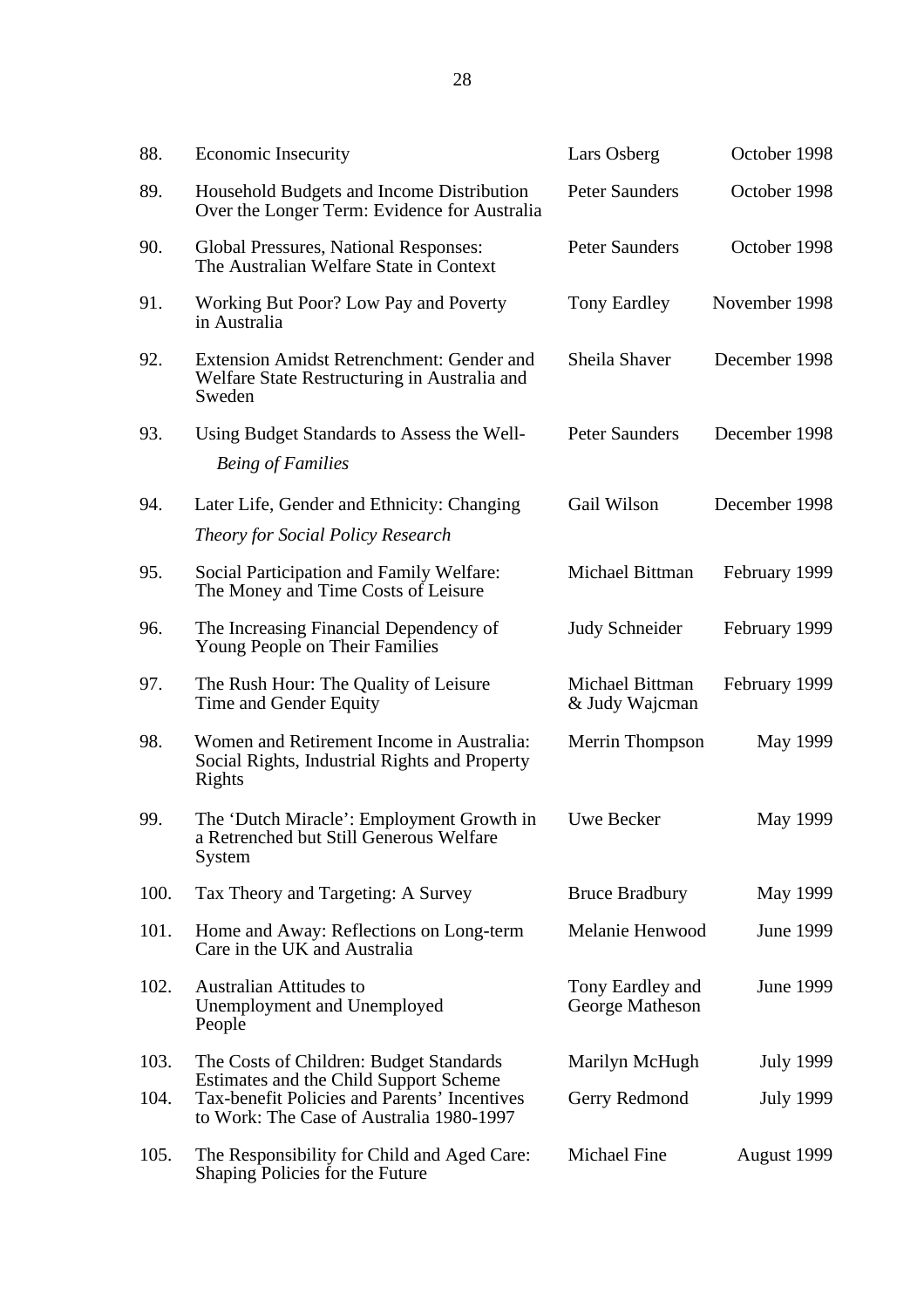| 106. | Social Change and Social Policy: Results from<br>a Survey of Public Opinion                                      | Peter Saunders,<br>Cathy Thomson and<br>Ceri Evans | May 2000        |
|------|------------------------------------------------------------------------------------------------------------------|----------------------------------------------------|-----------------|
| 107. | Community Attitudes Towards Unemployment,<br><b>Activity Testing and Mutual Obligation</b>                       | Tony Eardley,<br>Peter Saunders and<br>Ceri Evans  | <b>May 2000</b> |
| 108. | Unicef child poverty project                                                                                     | <b>Bruce Bradbury</b><br>In press                  |                 |
| 109. | The Transition from Welfare<br>to Work: are casual jobs a short cut<br>to permanent work?                        | Jenny Chalmers<br>Guyonne Kalb                     | October 2000    |
| 110. | Now That the Future has Arrived:<br>A retrospective reassessment of<br>Gershuny's theory of social<br>innovation | Michael Bittman                                    | December 2000   |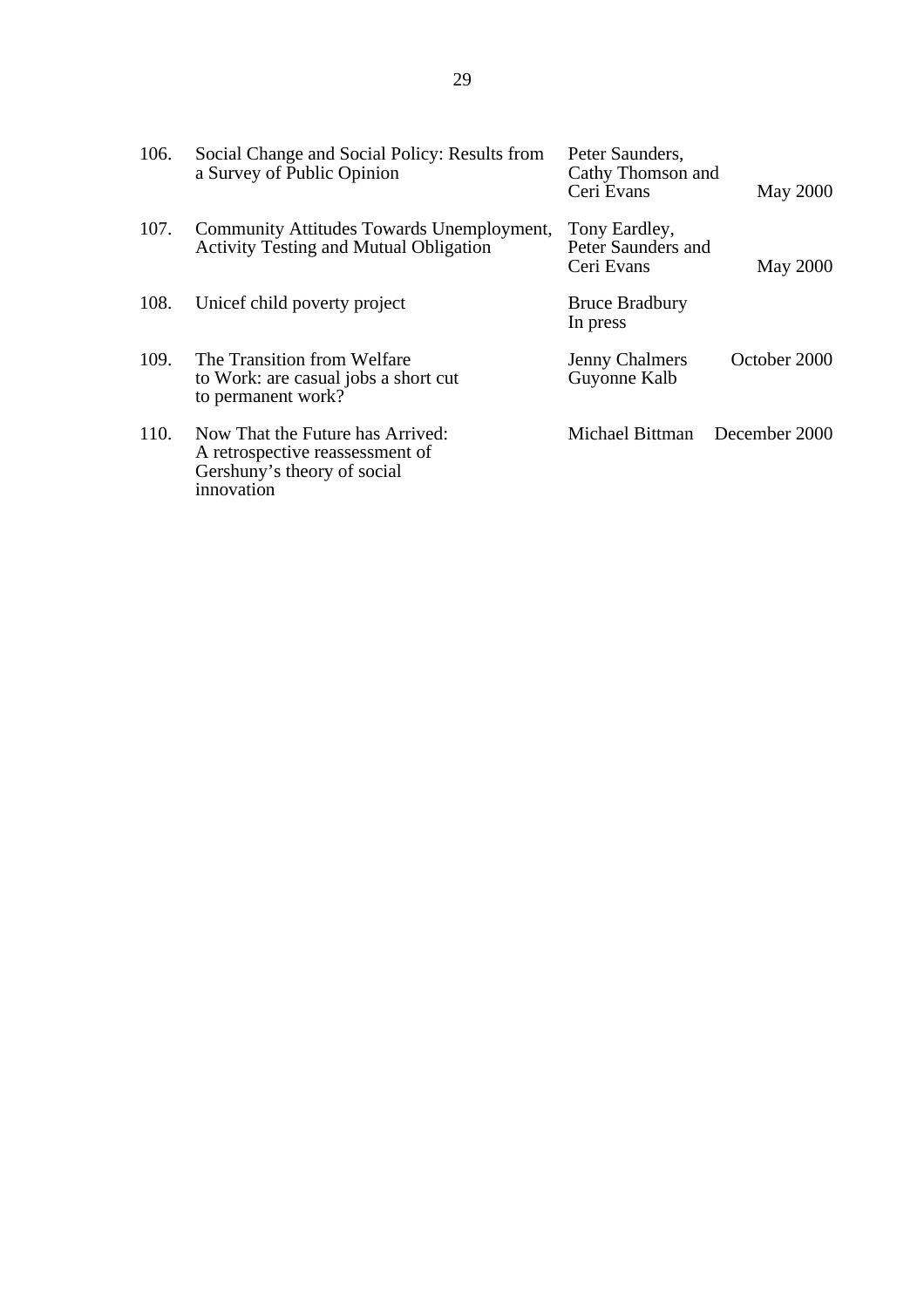#### **SOCIAL POLICY RESEARCH CENTRE REPRINTS**

| DP No. | Published as                                                                                                                                                                                                                                                                                                                              | <b>SPRC</b><br>Reprint No.<br>(if applicable) |
|--------|-------------------------------------------------------------------------------------------------------------------------------------------------------------------------------------------------------------------------------------------------------------------------------------------------------------------------------------------|-----------------------------------------------|
| 1.     | Russell Ross (1988), 'The Labour Market Position of Aboriginal<br>People in Non-metropolitan New South Wales', Australian<br>Bulletin of Labour, 15(1), December, 29-56.                                                                                                                                                                  | 48                                            |
| 3.     | Peter Whiteford (1989), 'Taxation and Social Security: An<br>Overview', Australian Tax Forum, 6(1), 2-39.                                                                                                                                                                                                                                 | 49                                            |
| 4.     | Peter Saunders and Garry Hobbes (1988), 'Income Inequality<br>in an International Comparative Perspective,' Australian<br>Economic Review, 3rd Quarter, 25-34.                                                                                                                                                                            | 47                                            |
| 5.     | Bruce Bradbury (1989), 'Family Size Equivalence Scales and Survey<br>Evaluations of Income and Well-being', <i>Journal of Social Policy</i> ,<br>18(3), July, 383-408.                                                                                                                                                                    | 52                                            |
| 6.     | Peter Whiteford (1989), 'Taxation Reform and the Tax Threshold',<br>in John G. Head, ed., Australian Tax Reform in Retrospect and<br><i>Prospect</i> , papers presented at a conference organised by the Centre<br>of Policy Studies, Monash University, Conferences Series no. 8,<br>Australian Tax Research Foundation, Sydney, 219-47. |                                               |
| 10.    | Bruce Bradbury (1989), 'The "Family Package" and the Cost<br>of Children', Australian Social Policy, 1(12), Winter, 21-51.                                                                                                                                                                                                                | 59                                            |
| 12.    | Cathy Boland (1989), 'A Comparative Study of Home and Hospital<br>Births: Scientific and Normative Variables and Their Effects',<br>in Celebrating a Revolution in Birth: Proceedings of 10th<br>National Homebirth Conference, Sydney, 19-33.                                                                                            |                                               |
| 14.    | Peter Saunders and Bruce Bradbury (1991), 'Some Australian<br>Evidence on the Consensual Approach to Poverty Measurement',<br>Economic Analysis and Policy, 21(1), March, 47-73.                                                                                                                                                          | 62                                            |
| 15.    | Peter Saunders, Helen Stott and Garry Hobbes (1991), 'Income<br>Inequality in Australian and New Zealand: International<br>Comparisons and Recent Trends', Review of Income and Wealth,<br>37(1), March, 63-79.                                                                                                                           | 47                                            |
| 16.    | Bruce Bradbury, Jenny Doyle and Peter Whiteford (1993), 'Trends<br>in the Disposable Income and Housing Costs of Australian Families',<br>Greg Mahoney, ed., The Australian Economy under Labor, Allen<br>and Unwin, Sydney, 137-158.                                                                                                     | 71                                            |
| 17.    | Peter Saunders (1991), 'Selectivity and Targeting in Income<br>Support: The Australian Experience', Journal of Social Policy,<br>$20(3)$ , 299-326.                                                                                                                                                                                       |                                               |
| 18.    | Bruce Bradbury and Peter Saunders (1990), 'How Reliable are<br>Estimates of Poverty in Australia? Some Sensitivity Tests for<br>the Period 1981-82 to 1985-86', Australian Economic Papers,<br>29(55), December 154-81.                                                                                                                   | 60                                            |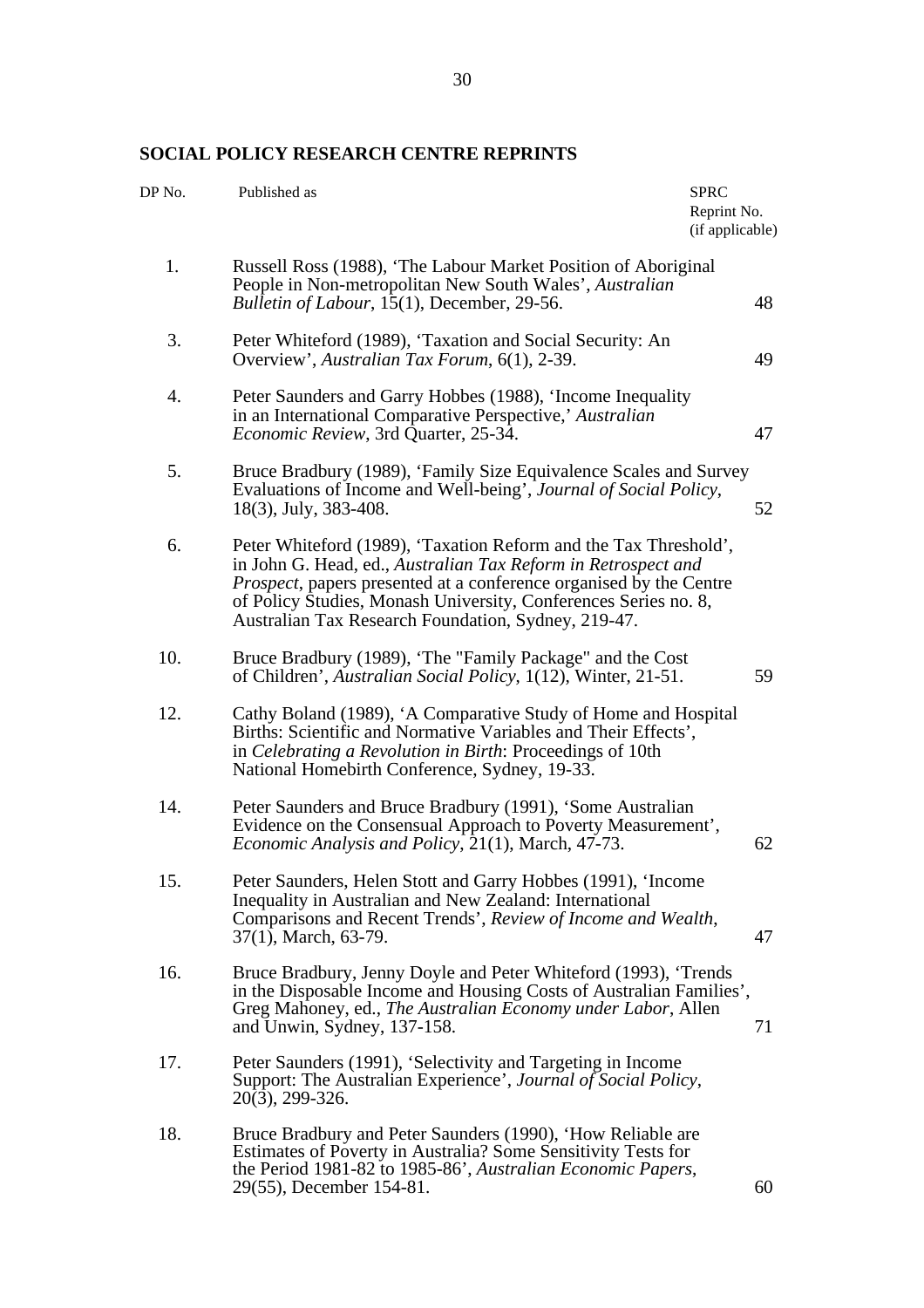- 19. Russell Ross and Peter Saunders (1993), 'The Labour Supply of Sole Mothers and Married Mothers in Australia: Evidence from the 1986 Income Distribution Survey', *Australian Economic Papers*, Vol. 32, June, 116-133.
- 20. Russell Ross and Peter Whiteford (1992), 'Poverty in 1986: Aboriginal Families with Children', *Australian Journal of Social Issues*, 27(2), May, 92-111. 61
- 21. Peter Saunders and Peter Whiteford (1990), 'Compensating Low Income Groups for Indirect Taxes', *Australian Tax Forum*, 7(4), 443-64.
- 22. Peter Saunders (1990), 'Reflections on the Review of the HACC Program', in A. Howe, E. Ozanne and C. Selby Smith, eds, *Community Care Policy and Practice: New Directions in Australia*, Public Sector Management Institute, Monash University, Victoria, 201-12. 63
- 23. Peter Saunders and George Matheson (1991), 'Sole Parent Families in Australia', *International Social Security Review*, 44(3), 51-75.
- 24. Bruce Bradbury (1992), 'Unemployment, Participation and Family Incomes in the 1980s', *Economic Record*, 68(203), December, 328-42. 73
- 25. Peter Saunders (1991), 'Employment Growth and Poverty: An Analysis of the Australian Experience 1982-1990', in Michael Johnson, Peter Kriesler and Anthony D. Owen, eds, *Contemporary Issues in Australian Economics*, The Economic Society of Australia, Macmillan, Australia, 105-33. (Also excerpts in *ACTCOSS News*, 5 October, 12-14.)
- 28. Peter Saunders (1991), 'Efficiency and Effectiveness in Social Policies: an International Perspective', in T. P. Hardiman and Michael Mulreany, eds, *Efficiency and Effectiveness in the Public Domain*, Institute of Public Administration, Dublin, 78-117.
- 30. Peter Saunders and George Matheson (1991), 'An Ever Rising Tide?: Poverty in Australia in the Eighties', *Economic and Labour Relations Review*, 2(2), December, 142-71. 67
- 31. Peter Whiteford (1991), 'Are immigrants over-represented in the Australian social security system?', *Journal of the Australian*
- 33. Bruce Bradbury (1993), 'Family Assistance and the Incomes of Low Wage Families', *Social Security Journal*, March, 1-18. and Bruce Bradbury (1993), 'Family Assistance, Replacement Rates and the Unemployment of Married Men', *Australian Bulletin of Labour*, Vol. 19, No. 2, June, 114-132. 70

*Population Association*, 8(2), November, 93-109.

34. Peter Saunders (1993), 'Recent Trends in the Size and Growth of Government in OECD Countries', in Normal Gemmell, ed., *The Growth of the Public Sector: Theories and International Evidence*, Edward Elgar, Aldershot, 17-33.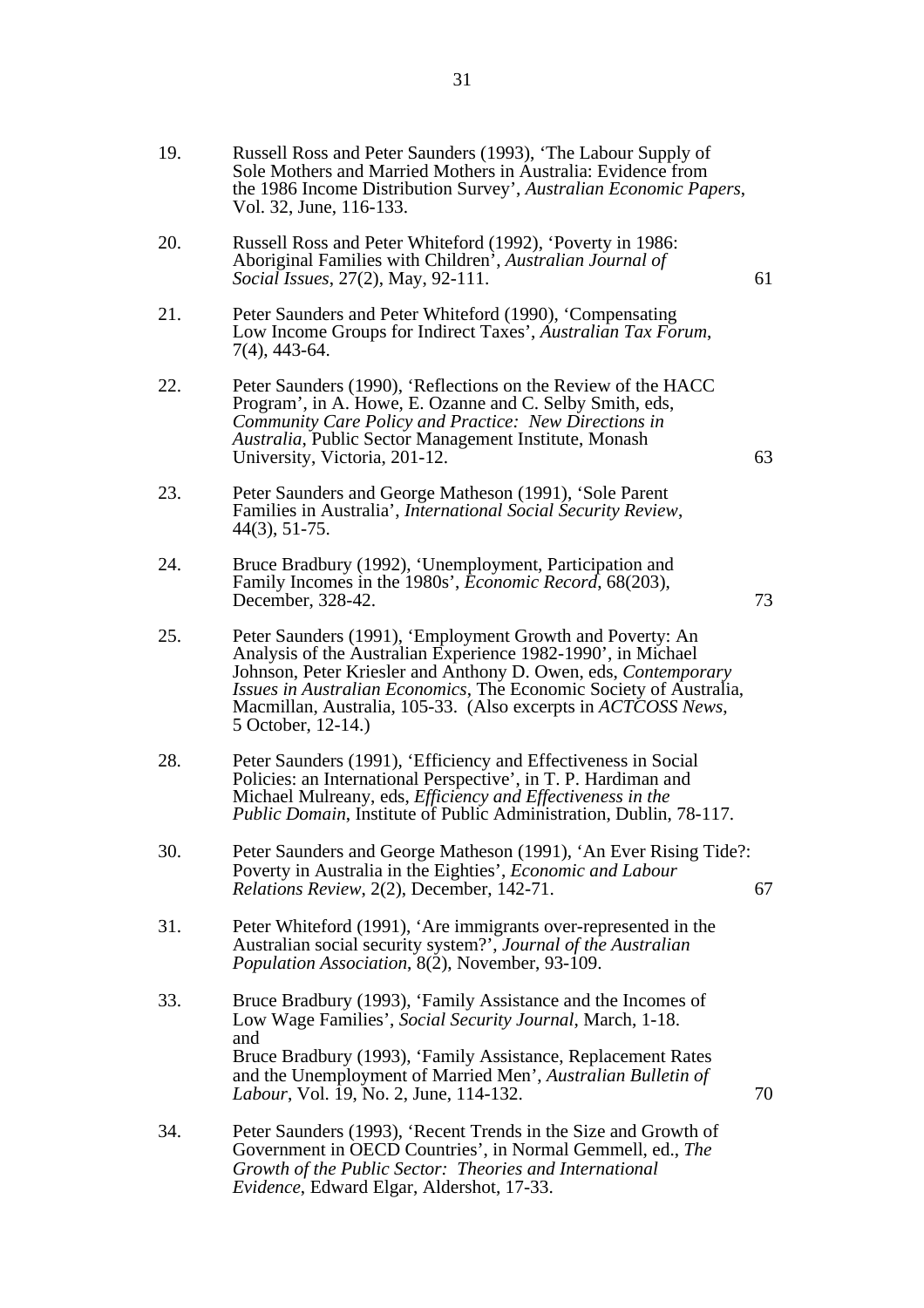- 35. Timothy M. Smeeding, Peter Saunders, John Coder, Stephen Jenkins, Johan Fritzell, Aldi J. M. Hagenaars, Richard Hauser and Michael Wolfson (1993), 'Poverty, Inequality and Family Living Standards Impacts Across Seven Nations: The Effects of Noncash Subsidies for Health, Education and Housing', *The Review of Income and Wealth*, Series 39, No. 3, September, 229-256.
- 36. Peter Saunders and Michael Fine (1992), 'The Mixed Economy of Support for the Aged in Australia: Lessons for Privatisation', *Economic and Labour Relations Review*, 3(2), December, 18-42. 69
- 38. Sheila Shaver (1993), 'Body Rights, Social Rights and the Liberal Welfare State', *Critical Social Policy*, Issue 39, Winter 1993/94, 66-93. 72
- 39. Bruce Bradbury (1993), 'Unemployment, and Income Support: Challenges for the Years Ahead', *Economic Papers*, Vol. 12, No. 2, June, 14-31.
- 40. Peter Saunders (1993), 'Married Women's Earnings and Family Income Inequality in the Eighties', *Australian Bulletin of Labour*, Vol. 19, No. 3, 3-22.
- 44. Sheila Shaver and Jonathan Bradshaw (1995), 'The Recognition of Wifely Labour by Welfare States', *Social Policy and Administration*, Vol. 29, No.1, March, 10-25.
- 46. Peter Saunders, Björn Halleröd and George Matheson (1994), 'Making Ends Meet in Australia and Sweden: A Comparative Analysis Using the Subjective Poverty Line Methodology', *Acta Sociologica*, Vol. 37, No. 3, 3-22.
- 48. Peter Saunders (1993), 'Poverty and Inequality: Social Security in the 1990s', in J. Disney and L. Briggs, eds, *Social Security Policy: Issues and Options*, papers from the Conference, 'Social Security Policy: The Future', November, AGPS 29-48.
- 49. Peter Saunders (1994), 'Rising on the Tasman Tide: Income Inequality in Australia and New Zealand', *Social Policy Journal of New Zealand*, Issue 2, July, 97-114.
- 52. Peter Saunders, 'The Immigrant Dimension of Income Inequality' in J. Neville, ed., As the Rich Get Richer: Changes in Income Distribution, Committee for the Economic Development of Australia (CEDA), Sydney, 66-86.
- 53. Peter Saunders (1995), 'In Defence of a Poverty Line', *Just Policy*, No. 4, September, 9-16.
- 54. Peter Whiteford (1995), 'The Use of Replacement Rates in International Comparisons of Benefit Systems', *International Social Security Review*, Vol. 48, No.2/95, 3-30.
- 55. Peter Saunders (1995), 'Conditionality and Transition as Issues in the Basic Income Debate', in Income Support in an Open Economy: Basic